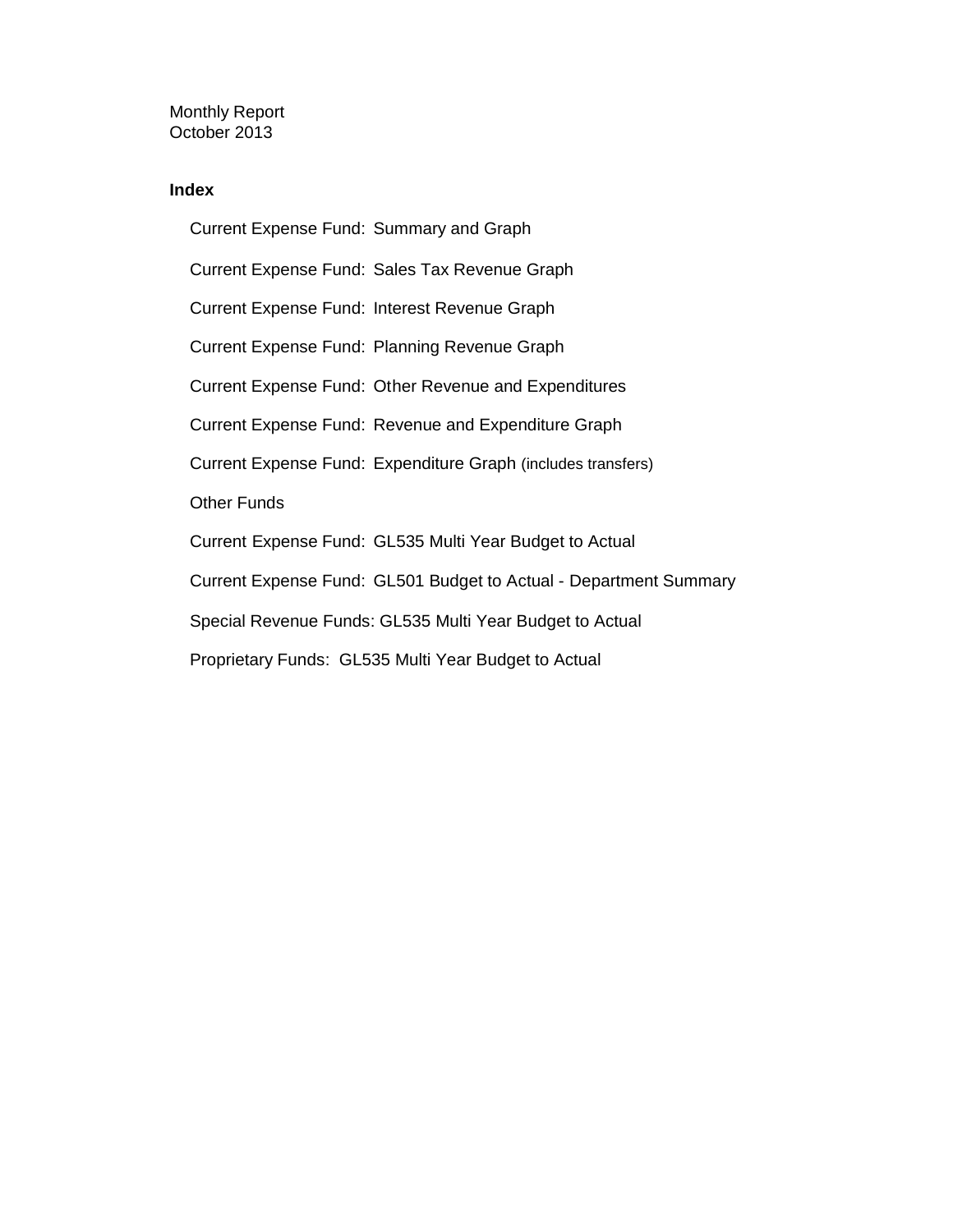#### Island County Monthly Report / October 2013

**CURRENT EXPENSE FUND Thousands (000's)**

|                               |                   | <b>Current Year</b>  |                                          |                      |                   | 2012                 |                                          |                       |                   | 2011                 |                                          |                       |
|-------------------------------|-------------------|----------------------|------------------------------------------|----------------------|-------------------|----------------------|------------------------------------------|-----------------------|-------------------|----------------------|------------------------------------------|-----------------------|
|                               | Current<br>Actual | <b>YTD</b><br>Actual | <b>Budget</b><br>Net of Beg.<br>Fund Bal | %VS<br><b>Budget</b> | Current<br>Actual | <b>YTD</b><br>Actual | <b>Budget</b><br>Net of Beg.<br>Fund Bal | % VS<br><b>Budget</b> | Current<br>Actual | <b>YTD</b><br>Actual | <b>Budget</b><br>Net of Beg.<br>Fund Bal | % VS<br><b>Budget</b> |
| Revenue                       |                   |                      |                                          |                      |                   |                      |                                          |                       |                   |                      |                                          |                       |
| Property Tax                  | 2,284             | 6.659                | 7.291                                    | 91%                  | 2,019             | 6,127                | 7,182                                    | 85%                   | 2,221             | 6.449                | 7,437                                    | 87%                   |
| Sales Tax                     | 418               | 3,621                | 3,973                                    | 91%                  | 372               | 3,366                | 3,850                                    | 87%                   | 390               | 3,423                | 4,111                                    | 83%                   |
| <b>Planning and Community</b> | 118               | 1.214                | 1,363                                    | 89%                  | 120               | 1.054                | 1,556                                    | 68%                   | 107               | 1,194                | 1,412                                    | 85%                   |
| Interest - Investment         | 44                | 456                  | 302                                      | 151%                 | 19                | 344                  | 255                                      | 135%                  | 32                | 179                  | 200                                      | 90%                   |
| Other                         | 484               | 5.293                | 5.413                                    | 98%                  | 426               | 5.009                | 5.498                                    | 91%                   | 439               | 4.885                | 5.276                                    | 93%                   |
| Subtotal                      | 3.348             | 17.244               | 18.342                                   | 94%                  | 2,956             | 15.900               | 18.341                                   | 87%                   | 3.189             | 16,130               | 18.436                                   | 87%                   |
| Intergovernmental (Grants)    | 65                | 702                  | 848                                      | 83%                  | 75                | 831                  | 1,156                                    | 72%                   | 21                | 667                  | 1.040                                    | 64%                   |
| Total                         | 3.413             | 17.946               | 19.190                                   | 94%                  | 3,031             | 16.731               | 19.497                                   | 86%                   | 3.210             | 16.797               | 19.476                                   | 86%                   |
| Interfund Transfers-In        |                   | 2,357                | 2,371                                    | 99%                  |                   | 2,201                | 2,225                                    | 99%                   | $\overline{a}$    | 1.879                | 1.919                                    | 98%                   |
| Use of Beg Fund Balance       | $\blacksquare$    | $\blacksquare$       | 240                                      | 0%                   | $\blacksquare$    |                      | 130                                      | 0%                    | ٠                 |                      | 185                                      | 0%                    |
| <b>Total Revenue</b>          | 3,413             | 20,303               | 21,801                                   | 93%                  | 3,031             | 18,932               | 21,852                                   | 87%                   | 3,210             | 18,676               | 21,580                                   | 87%                   |
| <b>Expenditures</b>           | 1,661             | 16.859               | 20.668                                   | 82%                  | 1,576             | 16.016               | 20,441                                   | 78%                   | 1,516             | 15,703               | 19.917                                   | 79%                   |
| Interfund Transfers-Out       |                   | 1,130                | 1,133                                    | 100%                 | 133               | 1,185                | 1,411                                    | 84%                   | ٠                 | 1,205                | 1,663                                    | 72%                   |
| <b>Total Expenditures</b>     | 1.661             | 17,989               | 21,801                                   | 83%                  | 1,709             | 17,201               | 21,852                                   | 79%                   | 1,516             | 16,908               | 21,580                                   | 78%                   |
| <b>Net Current Expense</b>    | 1.752             | 2,314                | 0                                        |                      | 1,322             | 1,731                | 0                                        |                       | 1.694             | 1,768                | 0                                        |                       |

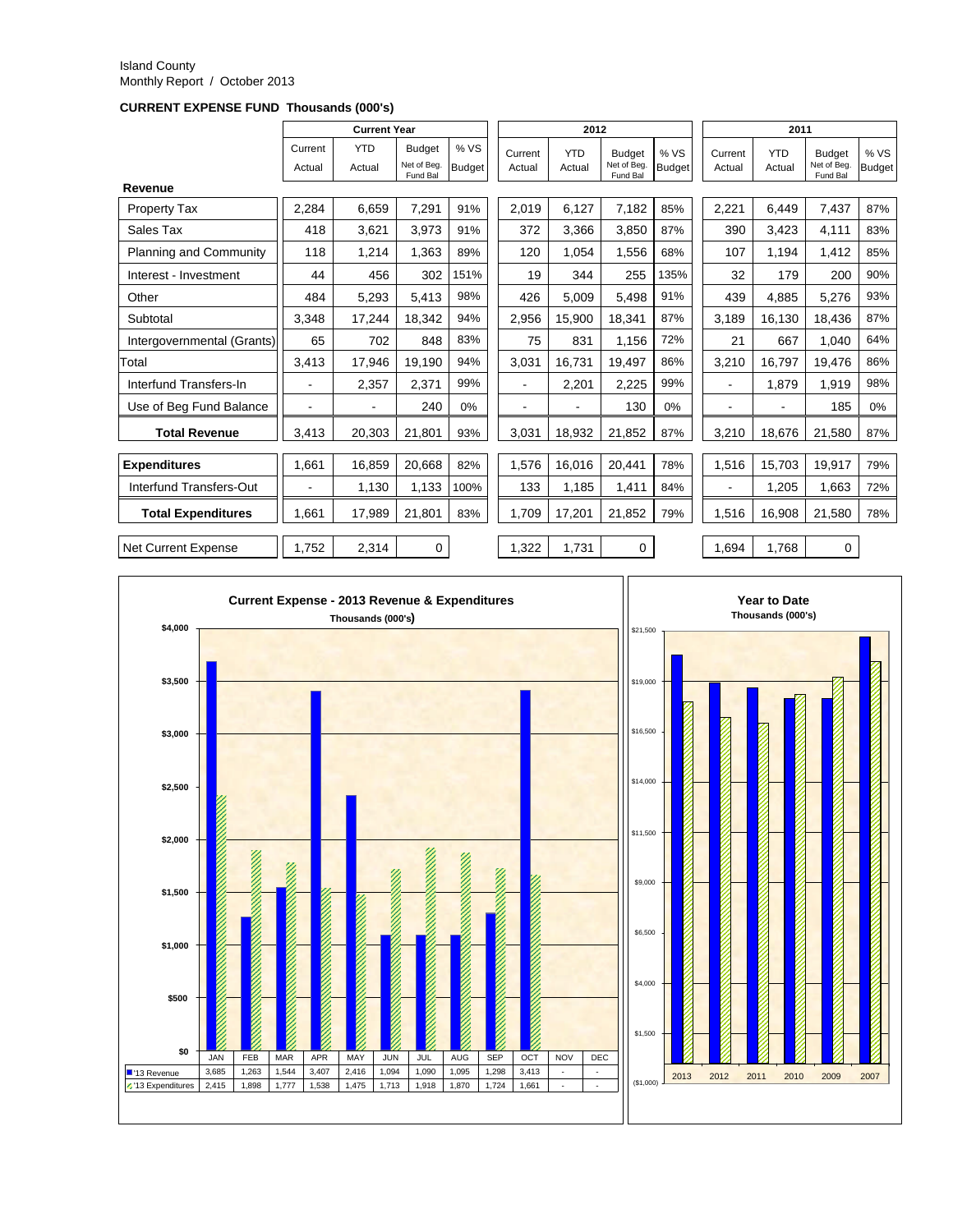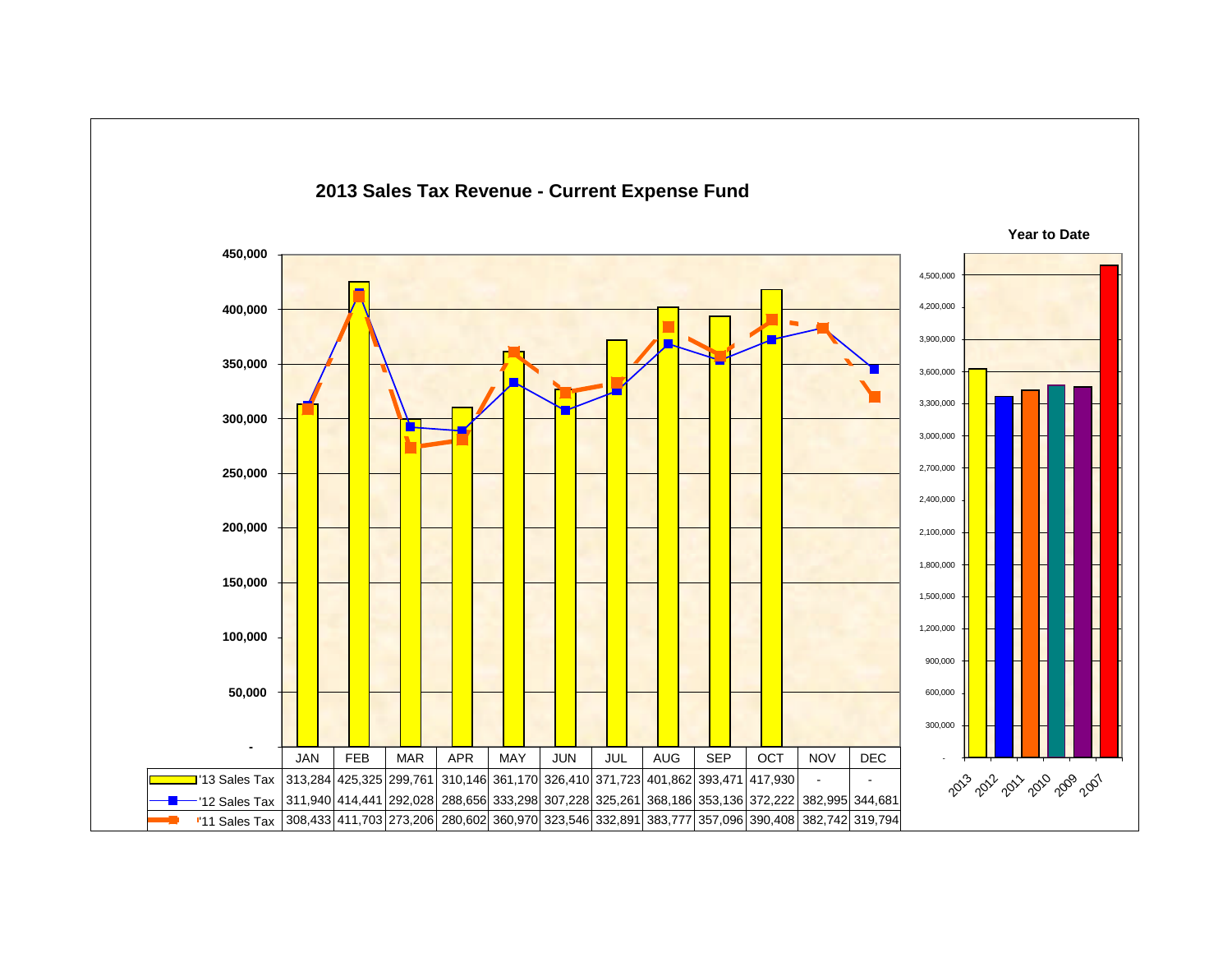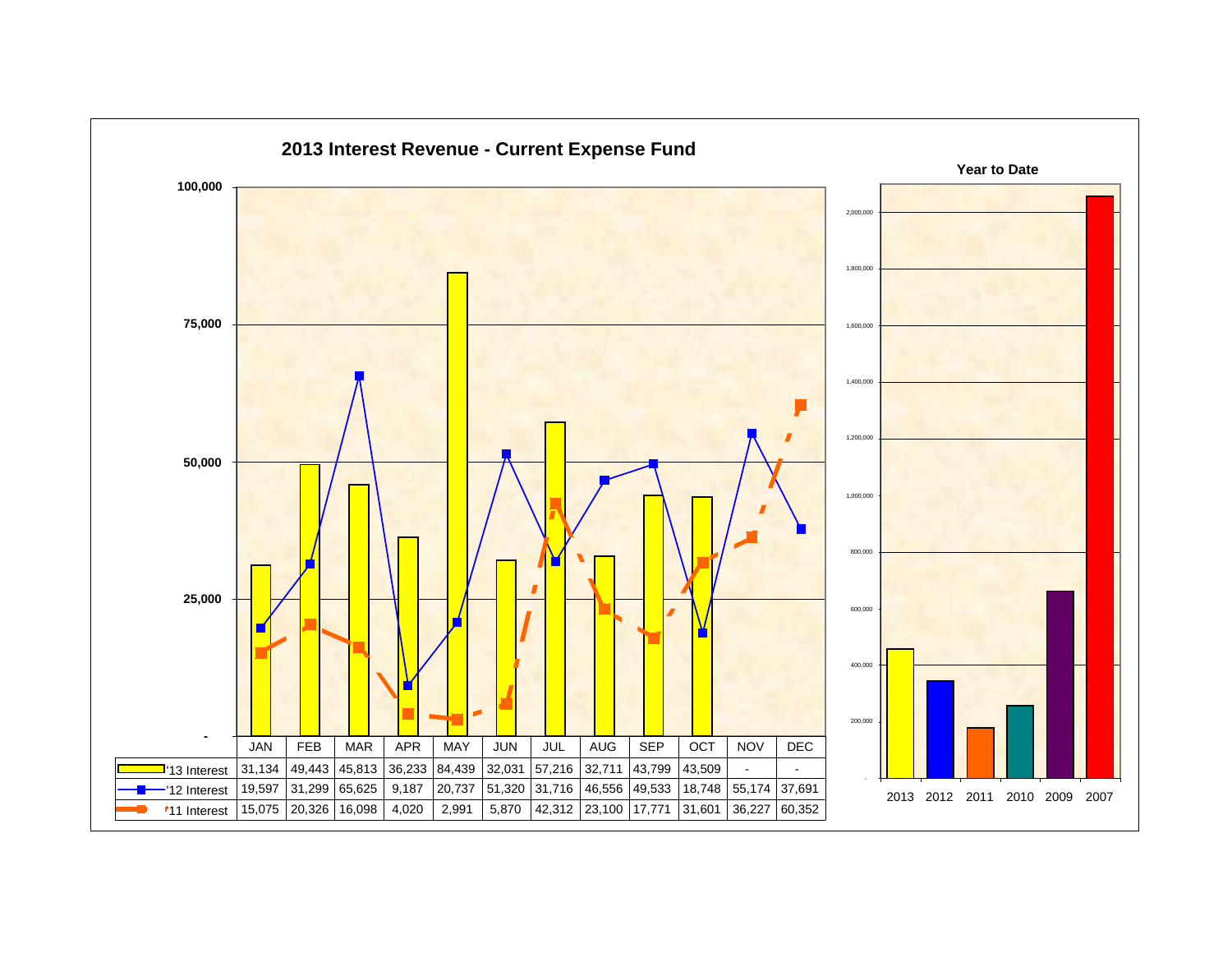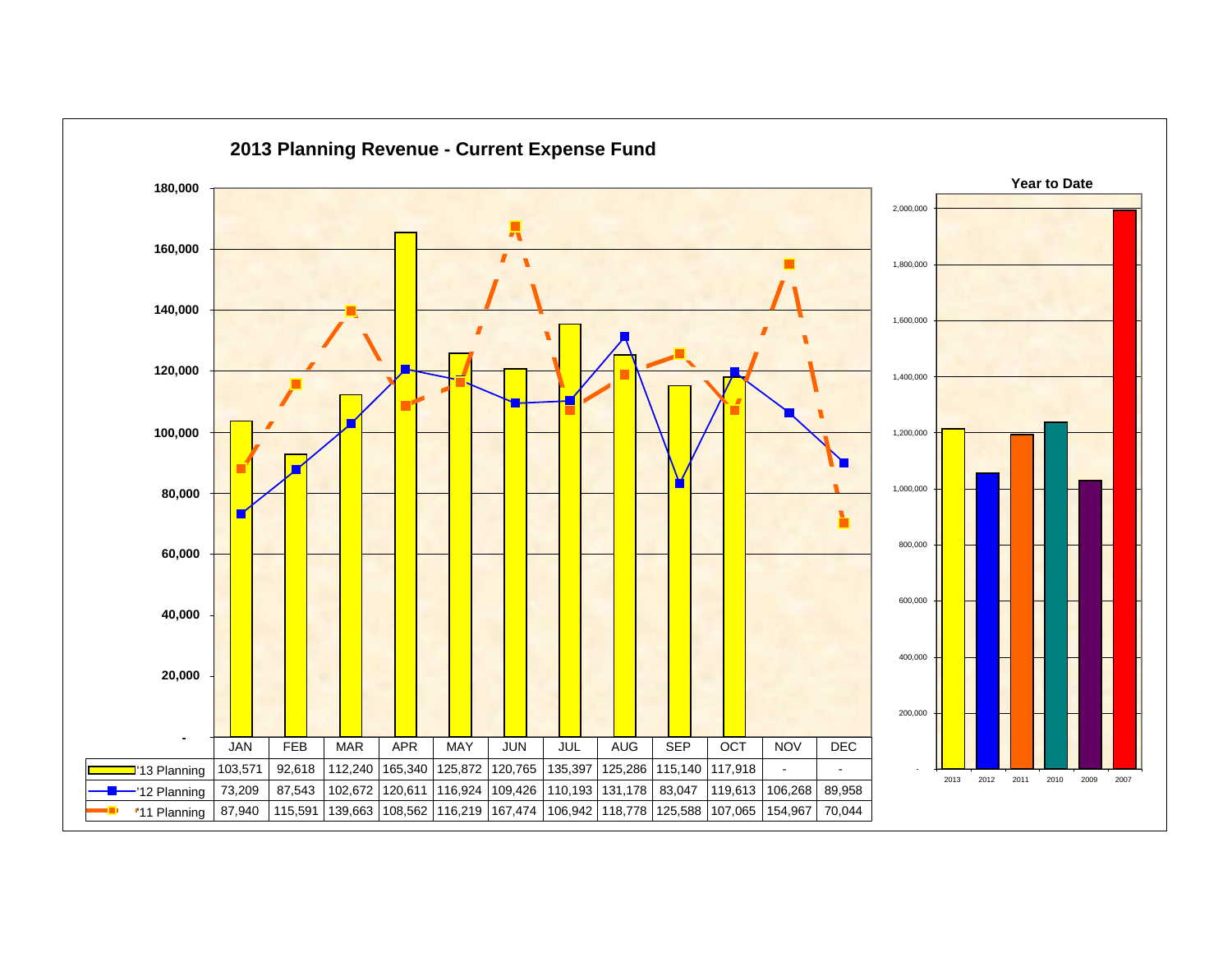## October 2013 Current Expense Fund By Department

## **Other Revenue**

| <b>Year to Date</b>               | <b>ACTUAL</b> | <b>BUDGET</b> | Year to Date % |
|-----------------------------------|---------------|---------------|----------------|
| Auditor                           | 544,043       | 580,500       | 93.7%          |
| <b>Clerk</b>                      | 335,591       | 300,400       | 111.7%         |
| <b>District Court</b>             | 709,121       | 919,400       | 77.1%          |
| Sheriff                           | 205,685       | 202,500       | 101.6%         |
| <b>Sales Tax Criminal Justice</b> | 458,972       | 516,000       | 88.9%          |
| Cable Tax                         | 528,055       | 495,000       | 106.7%         |
| <b>Prop Tax Penalty</b>           | 388,343       | 435,000       | 89.3%          |
| Prop Tax Interest                 | 625,381       | 500,000       | 125.1%         |
| <b>State Sh Rev PUD</b>           | 130,419       | 130,000       | 100.3%         |
| <b>County Assistance</b>          | 316,166       | 200,000       | 158.1%         |
| <b>Criminal Justice</b>           | 429,398       | 400,000       | 107.3%         |
| Liquor Tax                        | 161,286       | 246,000       | 65.6%          |
| Other                             | 460,805       | 488,058       | 94.4%          |
| <b>Total Other Revenue</b>        | 5,293,265     | 5,412,858     | 97.8%          |

### **Expenditures**

| <b>Year to Date</b>         | <b>ACTUAL</b> | <b>BUDGET</b> | Year to Date % |
|-----------------------------|---------------|---------------|----------------|
| Assessor                    | 798,046       | 1,043,232     | 76.5%          |
| Auditor                     | 645,640       | 794,605       | 81.3%          |
| <b>Budget</b>               | 91,373        | 115,219       | 79.3%          |
| <b>Central Services</b>     | 747,322       | 1,018,793     | 73.4%          |
| Clerk                       | 352,141       | 445,567       | 79.0%          |
| Commissioners               | 477,759       | 603,594       | 79.2%          |
| Coroner                     | 220,426       | 240,924       | 91.5%          |
| <b>District Court</b>       | 839,641       | 999,939       | 84.0%          |
| <b>Emergency Management</b> | 197,199       | 318,550       | 61.9%          |
| <b>Facilities</b>           | 807,412       | 1,050,245     | 76.9%          |
| <b>GSA</b>                  | 950,018       | 1,195,643     | 79.5%          |
| <b>Human Resources</b>      | 268,778       | 272,522       | 98.6%          |
| <b>Human Services</b>       | 114,253       | 152,435       | 75.0%          |
| Miscellaneous               | 218,593       | 250,632       | 87.2%          |
| Parks                       | 181,370       | 201,358       | 90.1%          |
| Planning                    | 1,169,630     | 1,592,207     | 73.5%          |
| Prosecutor                  | 1,182,190     | 1,407,889     | 84.0%          |
| <b>Sheriff</b>              | 5,925,836     | 6,491,733     | 91.3%          |
| <b>Superior Court</b>       | 853,540       | 1,073,379     | 79.5%          |
| <b>Treasurer</b>            | 450,853       | 520,528       | 86.6%          |
| Non Departmental            | 367,451       | 878,886       | 41.8%          |
| <b>Total Expenditures</b>   | 16,859,471    | 20,667,880    | 81.6%          |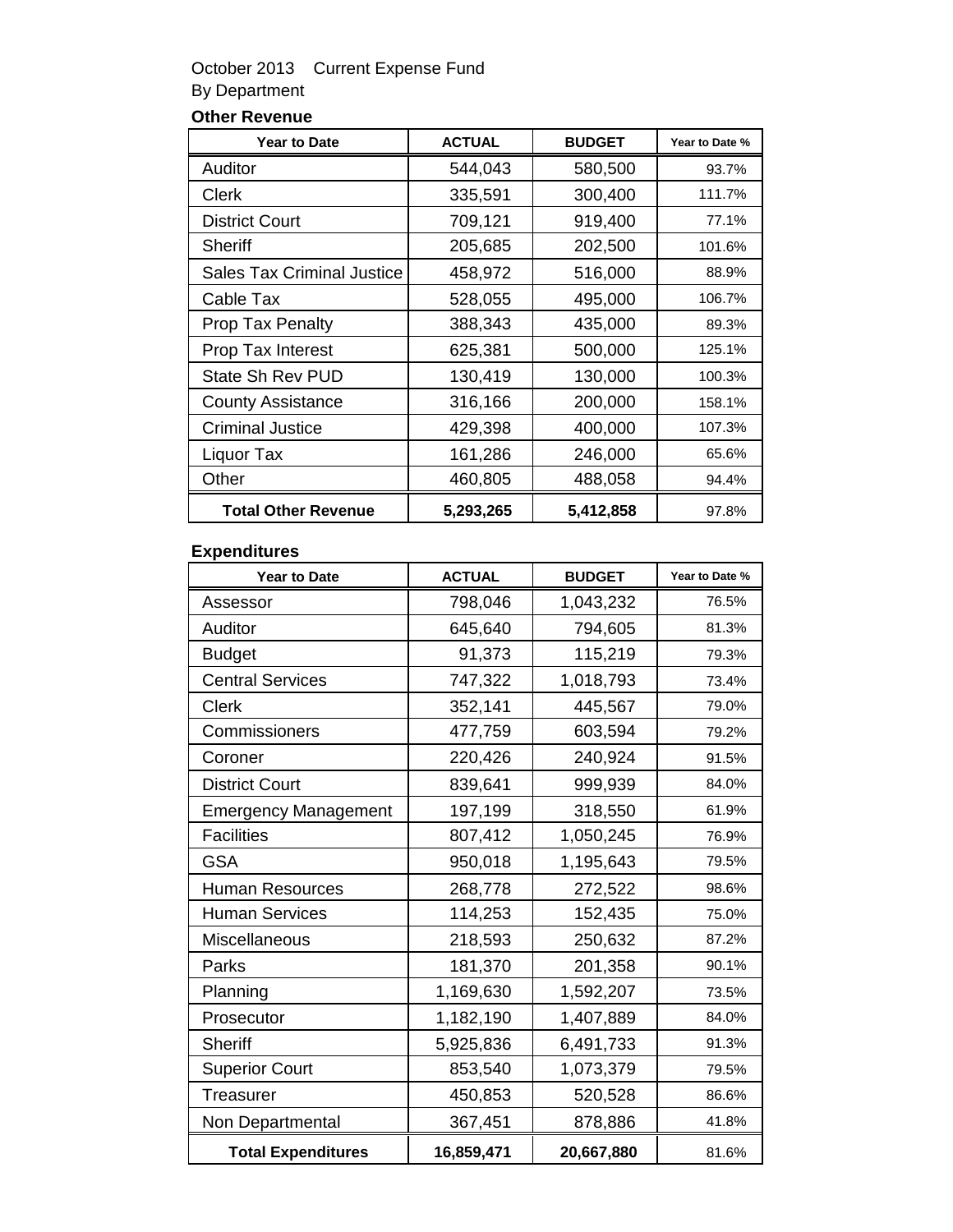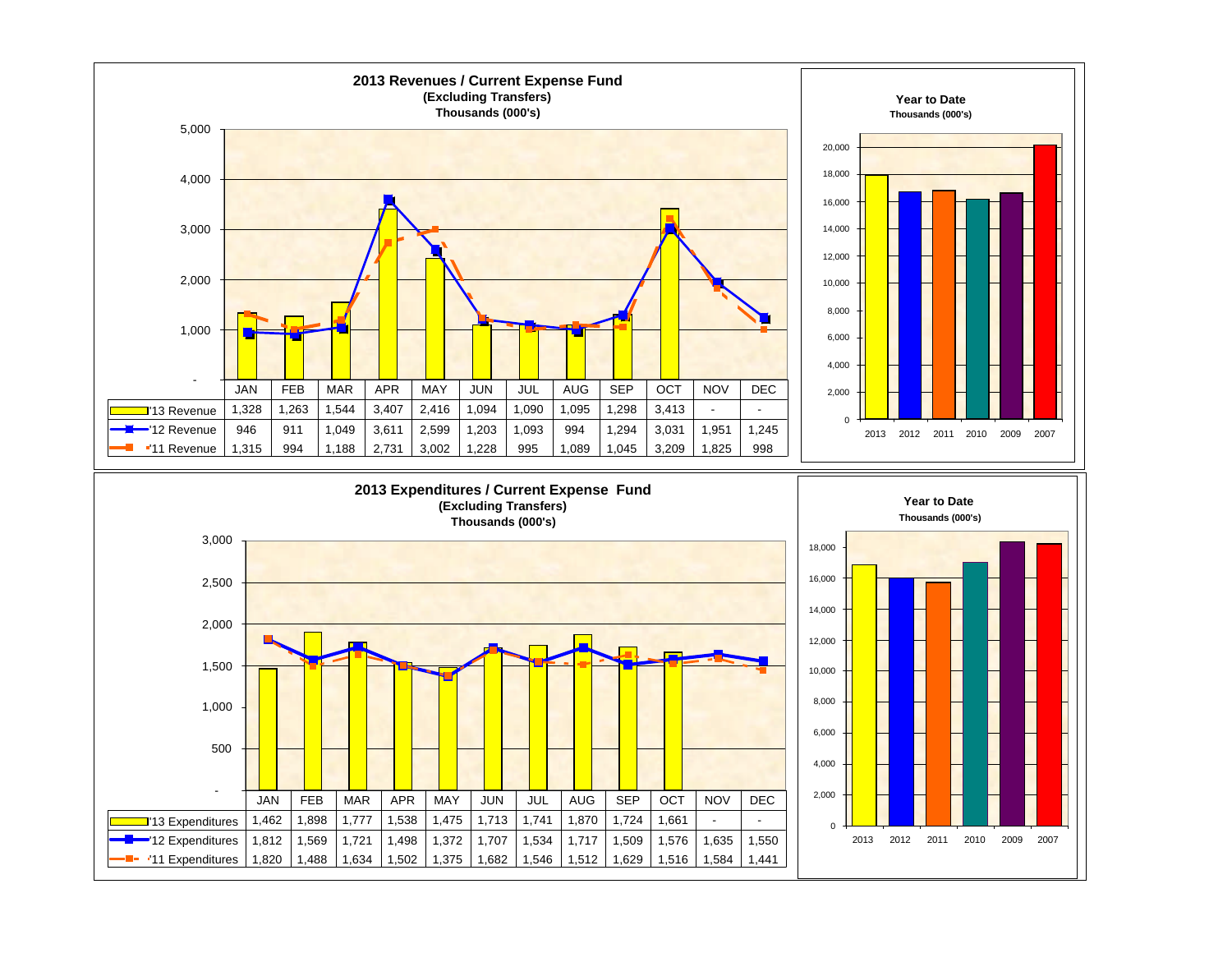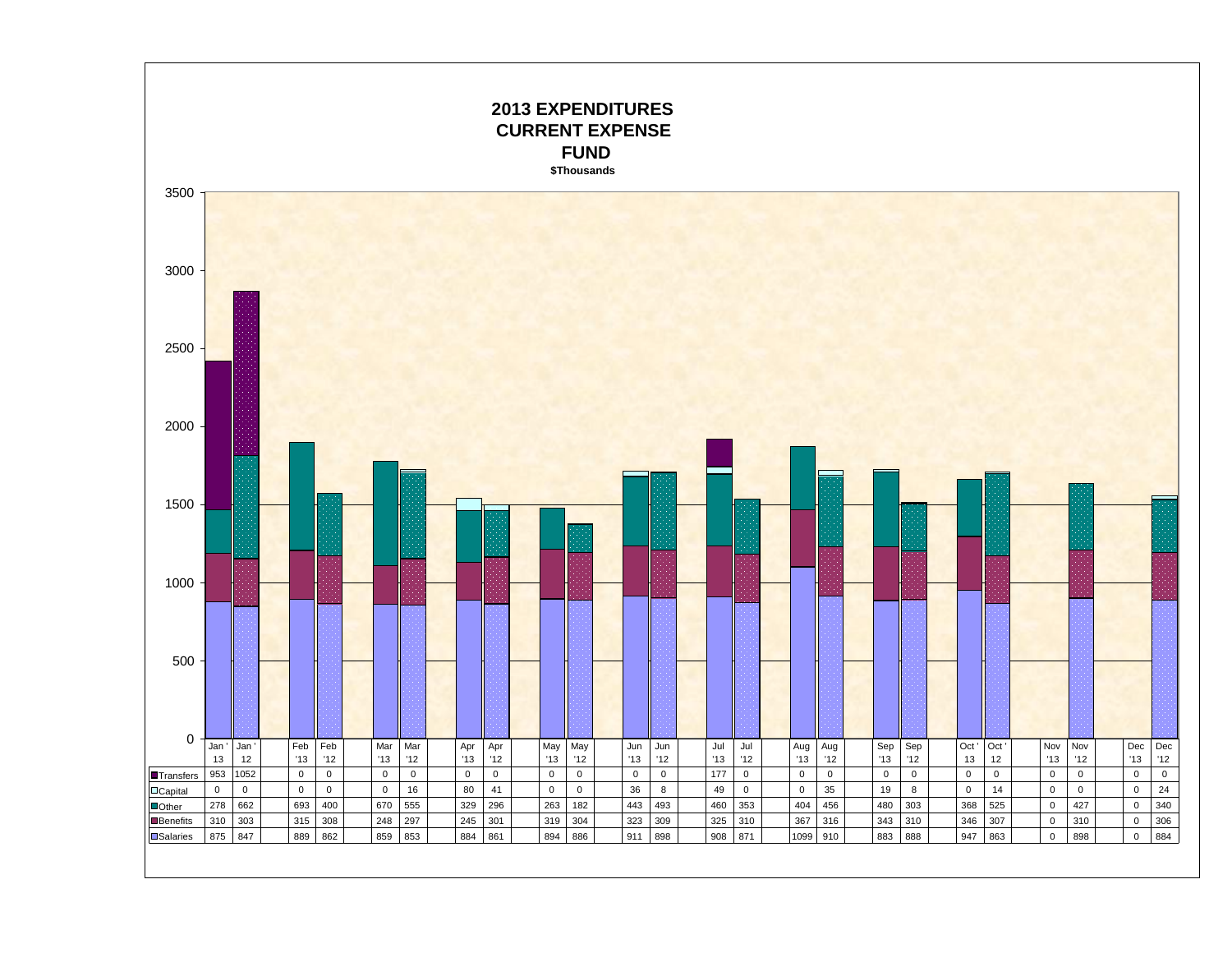### **Other Funds**

October 2013

#### **Revenue**

| Year to Date                | <b>Transfers</b> | <b>Actual Revenue</b><br>(Excludes Transfers) | <b>Budget</b><br>(Excludes Transfers) | Year to Date<br>℀ |
|-----------------------------|------------------|-----------------------------------------------|---------------------------------------|-------------------|
| <b>Clean Water Utility</b>  |                  | 1,285,165                                     | 1,535,000                             | 83.7%             |
| <b>Conservation Futures</b> |                  | 1,123,755                                     | 780,100                               | 144.1%            |
| <b>Health Funds</b>         | 293,237          | 2,030,367                                     | 2,679,698                             | 75.8%             |
| Human Services Funds        | 206,851          | 2,430,346                                     | 3,437,383                             | 70.7%             |
| Juvenile Detention Facility | 350,000          | 650,985                                       | 728,993                               | 89.3%             |
| <b>Public Works Funds</b>   | 1,230,055        | 16,810,774                                    | 20,399,291                            | 82.4%             |
| <b>REET 1 &amp; 2</b>       |                  | 1,655,614                                     | 1,200,000                             | 138.0%            |
| Solid Waste                 |                  | 5,251,197                                     | 5,532,483                             | 94.9%             |

### **Expenditures**

| Year to Date                | <b>Transfers</b> | <b>Actual Revenue</b><br>(Excludes Transfers) | <b>Budget</b><br>(Excludes Transfers) | Year to Date<br>% |
|-----------------------------|------------------|-----------------------------------------------|---------------------------------------|-------------------|
| <b>Clean Water Utility</b>  |                  | 22,068                                        | 1,535,000                             | 1.4%              |
| <b>Conservation Futures</b> |                  | 491,833                                       | 780,100                               | 63.0%             |
| <b>Health Funds</b>         | 117,367          | 2,738,317                                     | 3,313,569                             | 82.6%             |
| <b>Human Services Funds</b> | 270,620          | 2,427,187                                     | 3,698,731                             | 65.6%             |
| Juvenile Detention Facility | 46,600           | 855,161                                       | 1,032,333                             | 82.8%             |
| <b>Public Works Funds</b>   | 2,475,367        | 13,458,342                                    | 19,325,254                            | 69.6%             |
| <b>REET 1 &amp; 2</b>       | 555,155          | 485,571                                       | 1,443,000                             | 33.7%             |
| Solid Waste                 | 315,283          | 4,684,624                                     | 5,217,200                             | 89.8%             |

### Funds Grouped

Health Funds [ Public Health Pooling, Natural Resources, Water Quality (104,165,149)]

Human Services Funds [Homeless Housing, Veterans, Mental Health, Developmental Disabilities, Alcohol, Therapeutic Sales Tax, Admin (106,107,113,114,123,126,129)]

Public Works Funds [ Road, Paths & Trails, Admin, Storm & Surface Water, Capital Drainage, ER&R (101,137,139,144,321,501)]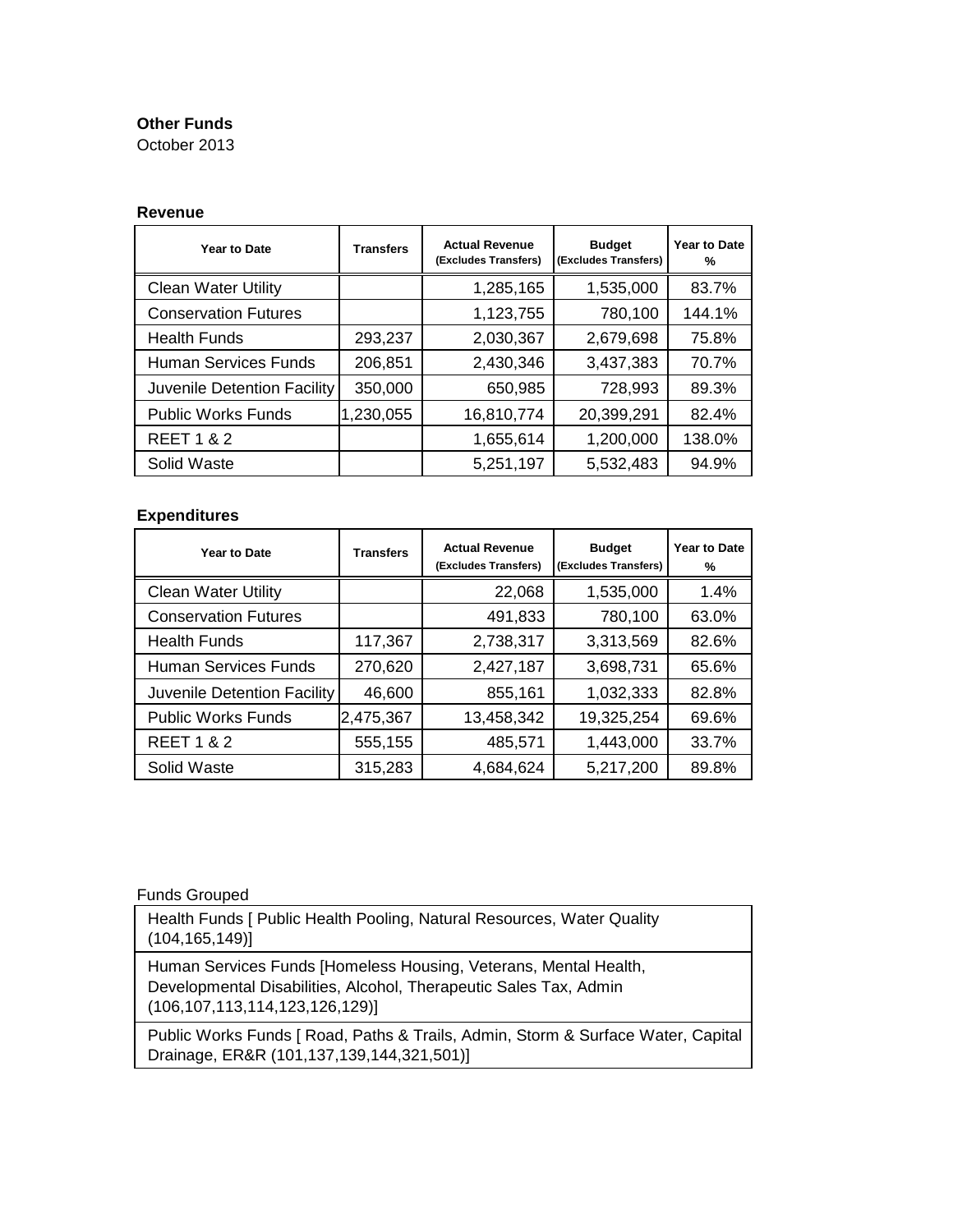|                              |                    |                                    |                  | 2013             | 2013<br>Month  | 2013<br>Year to | 2013<br><b>Encumbered</b> | 2013           |                |
|------------------------------|--------------------|------------------------------------|------------------|------------------|----------------|-----------------|---------------------------|----------------|----------------|
|                              |                    | <b>Prior Years to Date Actuals</b> |                  | Approved         | to Date @      | Date @          | Amount @                  | Balance @      | <b>Percent</b> |
| Object                       | <b>Description</b> | 2011                               | 2012             | <b>Budget</b>    | 10/31/2013     | 10/31/2013      | 10/31/2013                | 10/31/2013     | <b>YTD</b>     |
| <b>CURRENT EXPENSE (001)</b> |                    |                                    |                  |                  |                |                 |                           |                |                |
| USE OF FUND BALANCE          |                    | 0.00                               | 0.00             | 459.380.00       | 0.00           | 0.00            | 0.00                      | 459,380.00     | $0\%$          |
| <b>REVENUES</b>              |                    | 16.129.468.54                      | 15.900.380.26    | 18,355,583.00    | 3,347,452.95   | 17.244.136.00   | 0.00                      | 1,111,447.00   | 94 %           |
| <b>GRANT REVENUES</b>        |                    | 666.617.32                         | 831.323.55       | 848.702.00       | 65.256.15      | 702.437.91      | 0.00                      | 146.264.09     | 83%            |
| <b>EXPENDITURES</b>          |                    | (15,702,916.42)                    | (16,016,043.90)  | (20.894.524.00)  | (1,661,092.61) | (16,859,469.65) | 0.00                      | (4,035,054.35) | 81 %           |
| <b>TRANSFERS IN</b>          |                    | 1.879.000.00                       | 2.200.560.00     | 2,364,200.00     | 0.00           | 2.357.200.00    | 0.00                      | 7.000.00       | 100 %          |
| <b>TRANSFERS OUT</b>         |                    | (1,205,107.00)                     | (1, 185, 176.42) | (1, 133, 341.00) | 0.00           | (1,129,924.00)  | 0.00                      | (3,417.00)     | 100 %          |
| Net CURRENT EXPENSE (001)    |                    | .767.062.44                        | 1,731,043.49     | 0.00             | 1,751,616.49   | 2,314,380.26    | 0.00                      | (2,314,380.26) |                |
| <b>Grand Total All Funds</b> |                    | .767.062.44                        | 1,731,043.49     | 0.00             | 1,751,616.49   | 2,314,380.26    | 0.00                      | (2,314,380.26) |                |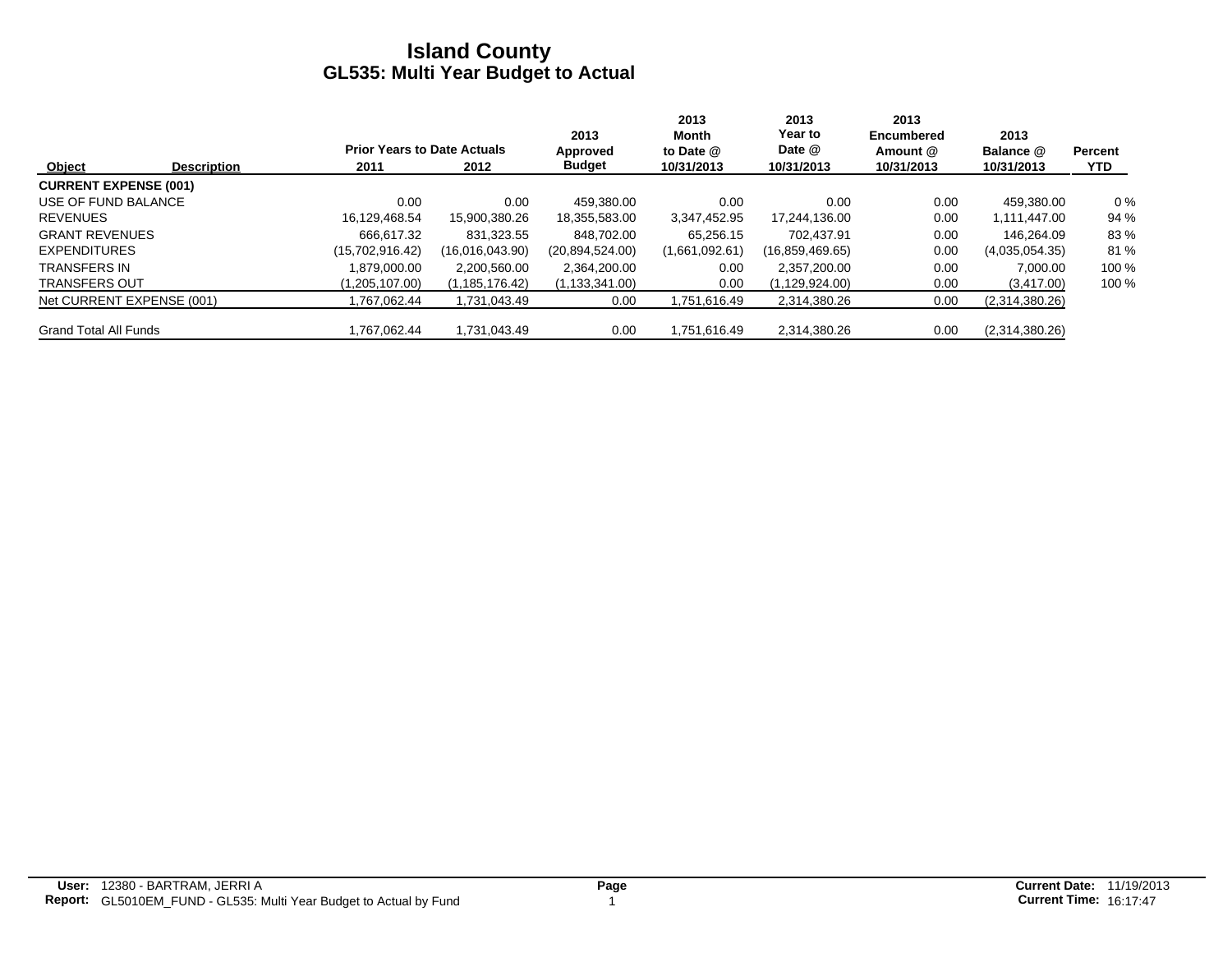|                                                       |                |               | <b>Report Date: 10/31/2013</b> |                                 |                       |
|-------------------------------------------------------|----------------|---------------|--------------------------------|---------------------------------|-----------------------|
| <b>Group - Description</b>                            | <b>Budget</b>  | <b>Actual</b> | <b>Encumbrance</b>             | <b>Balance</b>                  | Percent<br><b>YTD</b> |
| Dept: 11 PUBLIC WORKS<br>Revenue                      |                |               |                                |                                 |                       |
| 34 CHARGES FOR GOODS & SERVICES                       | 28,726.00      | 28,087.54     | 0.00                           | 638.46                          | 97.77                 |
| <b>36 MISCELLANEOUS REVENUES</b>                      | 6,000.00       | 55,983.21     | 0.00                           | (49, 983.21)                    | 933.05                |
| 39 OTHER FINANCING SOURCES                            | 187,400.00     | 173,400.00    | 0.00                           | 14,000.00                       | 92.52                 |
| <b>Revenue Total:</b>                                 | 222,126.00     | 257,470.75    | 0.00                           | (35, 344.75)                    | 115.91                |
| <b>Expenditures</b>                                   |                |               |                                |                                 |                       |
| 10 SALARIES                                           | 97,509.00      | 82,699.22     | 0.00                           | 14,809.78                       | 84.81                 |
| 15 BENEFITS                                           | 46,764.00      | 39,136.05     | 0.00                           | 7,627.95                        | 83.68                 |
| 20 MAINTENANCE & OPERATIONS                           | 56,336.00      | 48,717.55     | 0.00                           | 7,618.45                        | 86.47                 |
| <b>30 INTERGOVERNMENT</b>                             | 749.00         | 1,140.90      | 0.00                           | (391.90)                        | 152.32                |
| <b>40 CAPITAL</b>                                     | 0.00           | 8,833.44      | 0.00                           | (8,833.44)                      | 0.00                  |
| 50 INTERDEPT & TRANSFERS                              | 0.00           | 842.87        | 0.00                           | (842.87)                        | 0.00                  |
| <b>Expenditure Total:</b>                             | 201,358.00     | 181,370.03    | 0.00                           | 19,987.97                       | 90.07                 |
| <b>Dept Total:</b>                                    | 20,768.00      | 76,100.72     | 0.00                           | (55, 332.72)                    |                       |
|                                                       |                |               |                                |                                 |                       |
| <b>Dept: 13 HUMAN SERVICES</b><br><b>Expenditures</b> |                |               |                                |                                 |                       |
| 20 MAINTENANCE & OPERATIONS                           | 152,435.00     | 114,253.11    | 0.00                           | 38,181.89                       | 74.95                 |
| 50 INTERDEPT & TRANSFERS                              | 6,010.00       | 6,010.00      | 0.00                           | 0.00                            | 100.00                |
| <b>Expenditure Total:</b>                             | 158,445.00     | 120,263.11    | 0.00                           | 38,181.89                       | 75.90                 |
| <b>Dept Total:</b>                                    | (158, 445.00)  | (120, 263.11) | 0.00                           | (38, 181.89)                    |                       |
| Dept: 20 ASSESSOR<br>Revenue                          |                |               |                                |                                 |                       |
| 33 INTERGOVERMENTAL REVENUES                          | 0.00           | 0.00          | 0.00                           | 0.00                            | 0.00                  |
| 34 CHARGES FOR GOODS & SERVICES                       | 12,800.00      | 16,323.07     | 0.00                           | (3,523.07)                      | 127.52                |
| <b>36 MISCELLANEOUS REVENUES</b>                      | 0.00           | 765.81        | 0.00                           | (765.81)                        | 0.00                  |
| <b>Revenue Total:</b>                                 | 12,800.00      | 17,088.88     | 0.00                           | (4,288.88)                      | 133.50                |
| <b>Expenditures</b>                                   |                |               |                                |                                 |                       |
| 10 SALARIES                                           | 674,341.00     | 529,681.90    | 0.00                           | 144,659.10                      | 78.54                 |
| 15 BENEFITS                                           | 274,101.00     | 214,990.99    | 0.00                           | 59,110.01                       | 78.43                 |
| 20 MAINTENANCE & OPERATIONS                           | 94,790.00      | 53,373.10     | 0.00                           | 41,416.90                       | 56.30                 |
| <b>40 CAPITAL</b>                                     | 0.00           | 0.00          | 0.00                           | 0.00                            | 0.00                  |
| <b>Expenditure Total:</b>                             | 1,043,232.00   | 798,045.99    | 0.00                           | 245,186.01                      | 76.49                 |
| <b>Dept Total:</b>                                    | (1,030,432.00) | (780, 957.11) | 0.00                           | (249, 474.89)                   |                       |
| Dept: 21 AUDITOR<br>Revenue                           |                |               |                                |                                 |                       |
| 32 LICENSES & PERMITS                                 | 5,000.00       | 4,428.00      | 0.00                           | 572.00                          | 88.56                 |
| 33 INTERGOVERMENTAL REVENUES                          | 0.00           | 0.00          | 0.00                           | 0.00                            | 0.00                  |
|                                                       |                |               |                                |                                 |                       |
| 34 CHARGES FOR GOODS & SERVICES                       | 575,500.00     | 538,484.34    | 0.00                           | 37,015.66                       | 93.56                 |
| <b>36 MISCELLANEOUS REVENUES</b>                      | 0.00           | 1,130.58      | 0.00                           | (1, 130.58)                     | 0.00                  |
| 39 OTHER FINANCING SOURCES                            | 0.00           | 0.00          | 0.00                           | 0.00                            | 0.00                  |
| <b>Revenue Total:</b>                                 | 580,500.00     | 544,042.92    | 0.00                           | 36,457.08                       | 93.71                 |
| <b>Expenditures</b><br>10 SALARIES                    |                |               |                                |                                 |                       |
|                                                       | 504,250.00     | 441,342.19    | 0.00                           | 62,907.81                       | 87.52                 |
| 15 BENEFITS                                           | 163,755.00     | 143,187.67    | 0.00                           | 20,567.33                       | 87.44                 |
| 12380 - BARTRAM, JERRI A<br>User:                     | Page           |               |                                | <b>Current Date: 11/19/2013</b> |                       |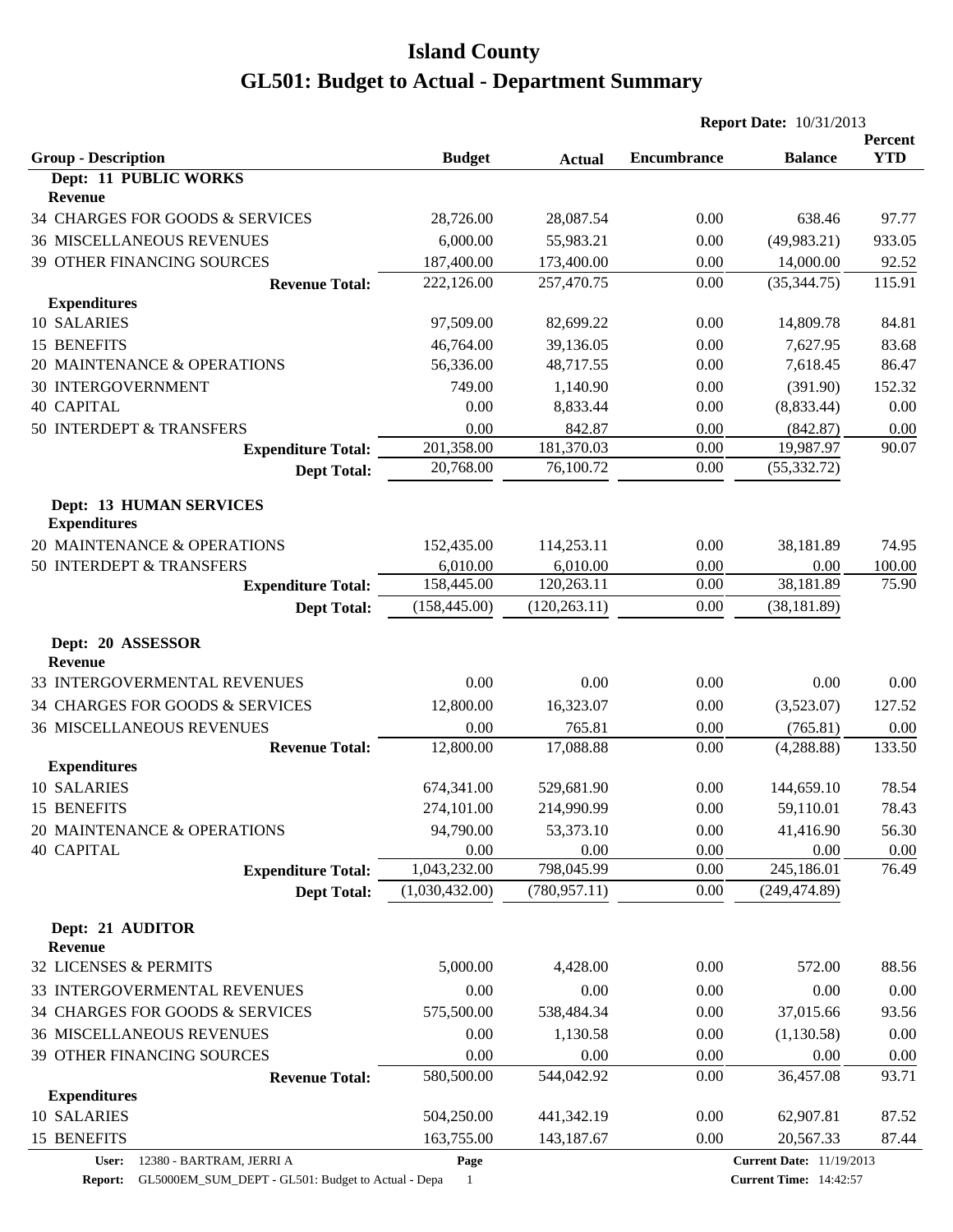|                                                          |                         |                         |                    | <b>Report Date: 10/31/2013</b>  |                       |
|----------------------------------------------------------|-------------------------|-------------------------|--------------------|---------------------------------|-----------------------|
| <b>Group - Description</b>                               | <b>Budget</b>           | <b>Actual</b>           | <b>Encumbrance</b> | <b>Balance</b>                  | Percent<br><b>YTD</b> |
| 20 MAINTENANCE & OPERATIONS                              | 126,600.00              | 61,109.65               | 0.00               | 65,490.35                       | 48.26                 |
| <b>40 CAPITAL</b>                                        | 0.00                    | 0.00                    | 0.00               | 0.00                            | 0.00                  |
| <b>Expenditure Total:</b>                                | 794,605.00              | 645,639.51              | 0.00               | 148,965.49                      | 81.25                 |
| <b>Dept Total:</b>                                       | (214, 105.00)           | (101, 596.59)           | 0.00               | (112,508.41)                    |                       |
| Dept: 24 CLERK                                           |                         |                         |                    |                                 |                       |
| <b>Revenue</b>                                           |                         |                         |                    |                                 |                       |
| 33 INTERGOVERMENTAL REVENUES                             | 75,000.00               | 65,908.40               | 0.00               | 9,091.60                        | 87.87                 |
| 34 CHARGES FOR GOODS & SERVICES                          | 212,000.00              | 231,967.80              | 0.00               | (19,967.80)                     | 109.41                |
| <b>35 FINES &amp; PENALTIES</b>                          | 59,400.00               | 52,102.66               | 0.00               | 7,297.34                        | 87.71                 |
| <b>36 MISCELLANEOUS REVENUES</b>                         | 5,000.00                | 6,718.52                | 0.00               | (1,718.52)                      | 134.37                |
| <b>38 NONREVENUES</b>                                    | 0.00                    | 0.00                    | 0.00               | 0.00                            | 0.00                  |
| 39 OTHER FINANCING SOURCES                               | 9,000.00                | 9,000.00                | 0.00               | 0.00                            | 100.00                |
| <b>Revenue Total:</b><br><b>Expenditures</b>             | 360,400.00              | 365,697.38              | 0.00               | (5,297.38)                      | 101.46                |
| 10 SALARIES                                              | 320,930.00              | 256,526.60              | 0.00               | 64,403.40                       | 79.93                 |
| 15 BENEFITS                                              | 93,137.00               | 63,364.28               | 0.00               | 29,772.72                       | 68.03                 |
| 20 MAINTENANCE & OPERATIONS                              | 31,500.00               | 32,250.17               | 0.00               | (750.17)                        | 102.38                |
| <b>Expenditure Total:</b>                                | 445,567.00              | 352,141.05              | 0.00               | 93,425.95                       | 79.03                 |
| <b>Dept Total:</b>                                       | (85,167.00)             | 13,556.33               | 0.00               | (98, 723.33)                    |                       |
| Dept: 25 COMMISSIONERS<br>Revenue                        |                         |                         |                    |                                 |                       |
| 34 CHARGES FOR GOODS & SERVICES                          | 500.00                  | 620.12                  | 0.00               | (120.12)                        | 124.02                |
| <b>36 MISCELLANEOUS REVENUES</b>                         | 0.00                    | 230.41                  | 0.00               | (230.41)                        | 0.00                  |
| <b>Revenue Total:</b>                                    | 500.00                  | 850.53                  | 0.00               | (350.53)                        | 170.10                |
| <b>Expenditures</b><br>10 SALARIES                       |                         |                         |                    |                                 |                       |
| 15 BENEFITS                                              | 425,809.00              | 353,327.75              | 0.00               | 72,481.25                       | 82.97                 |
|                                                          | 120,335.00              | 91,743.44               | 0.00               | 28,591.56                       | 76.24                 |
| 20 MAINTENANCE & OPERATIONS<br><b>Expenditure Total:</b> | 57,450.00<br>603,594.00 | 32,687.82<br>477,759.01 | 0.00<br>0.00       | 24,762.18<br>125,834.99         | 56.89<br>79.15        |
| <b>Dept Total:</b>                                       | (603,094.00)            | (476,908.48)            | $0.00\,$           | (126, 185.52)                   |                       |
| <b>Dept: 26 CENTRAL SERVICES</b><br><b>Expenditures</b>  |                         |                         |                    |                                 |                       |
| 10 SALARIES                                              | 346,867.00              | 286,906.33              | 0.00               | 59,960.67                       | 82.71                 |
| 15 BENEFITS                                              | 131,900.00              | 113,197.49              | 0.00               | 18,702.51                       | 85.82                 |
| 20 MAINTENANCE & OPERATIONS                              | 396,600.00              | 251,948.80              | 0.00               | 144,651.20                      | 63.52                 |
| <b>40 CAPITAL</b>                                        | 143,426.00              | 95,269.28               | 0.00               | 48,156.72                       | 66.42                 |
| <b>Expenditure Total:</b>                                | 1,018,793.00            | 747,321.90              | 0.00               | 271,471.10                      | 73.35                 |
| <b>Dept Total:</b>                                       | (1,018,793.00)          | (747, 321.90)           | 0.00               | (271, 471.10)                   |                       |
| Dept: 27 CORONER<br>Revenue                              |                         |                         |                    |                                 |                       |
| 33 INTERGOVERMENTAL REVENUES                             | 20,000.00               | 12,220.00               | 0.00               | 7,780.00                        | 61.10                 |
| <b>Revenue Total:</b>                                    | 20,000.00               | 12,220.00               | 0.00               | 7,780.00                        | 61.10                 |
| <b>Expenditures</b><br>10 SALARIES                       | 114,100.00              | 101,362.03              | 0.00               | 12,737.97                       | 88.83                 |
| 12380 - BARTRAM, JERRI A<br>User:                        | Page                    |                         |                    | <b>Current Date: 11/19/2013</b> |                       |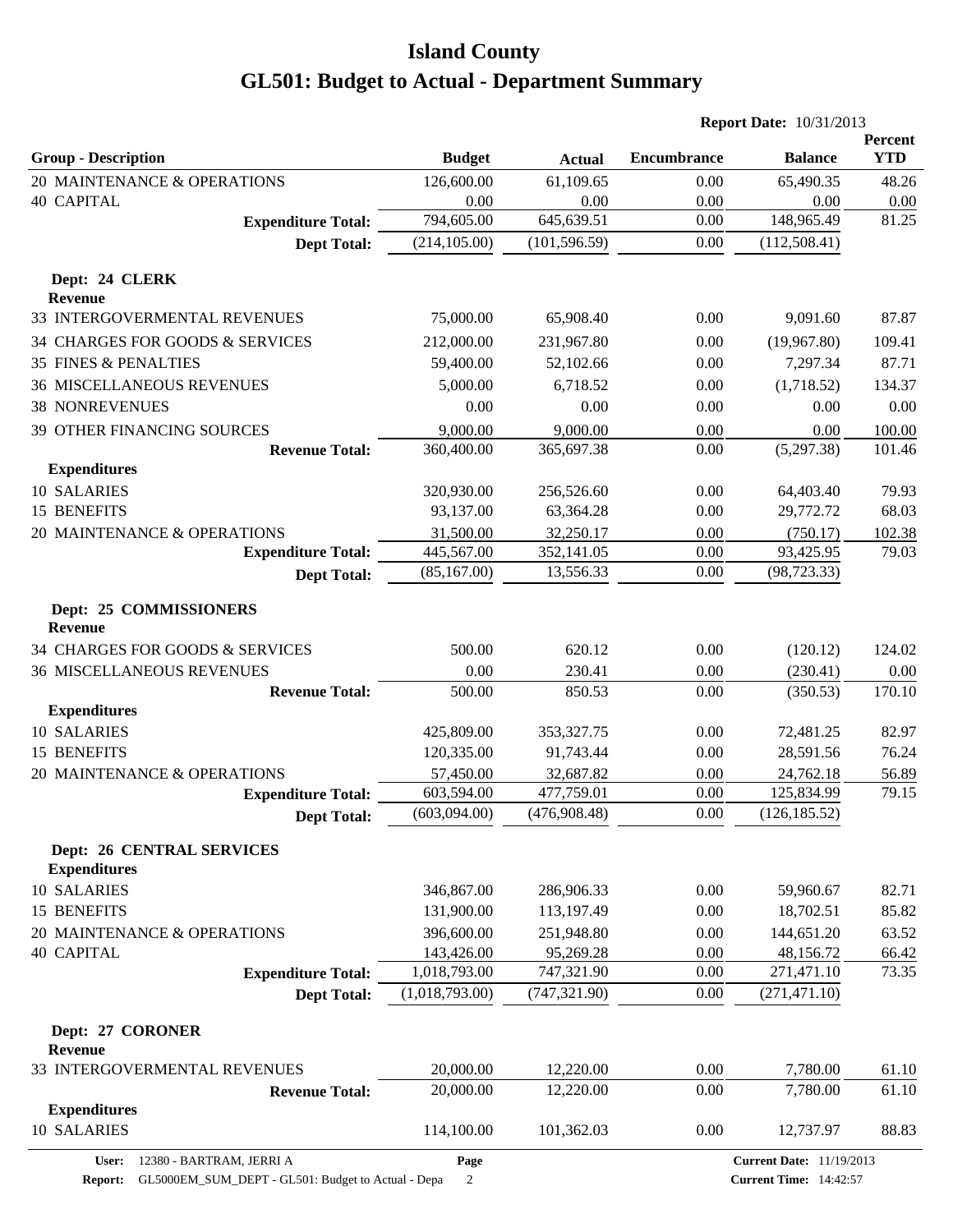|                                                     |                |               | <b>Report Date: 10/31/2013</b> |                                 |                       |
|-----------------------------------------------------|----------------|---------------|--------------------------------|---------------------------------|-----------------------|
| <b>Group - Description</b>                          | <b>Budget</b>  | <b>Actual</b> | <b>Encumbrance</b>             | <b>Balance</b>                  | Percent<br><b>YTD</b> |
| 15 BENEFITS                                         | 44,724.00      | 36,133.24     | 0.00                           | 8,590.76                        | 80.79                 |
| 20 MAINTENANCE & OPERATIONS                         | 82,100.00      | 82,930.49     | 0.00                           | (830.49)                        | 101.01                |
| <b>Expenditure Total:</b>                           | 240,924.00     | 220,425.76    | 0.00                           | 20,498.24                       | 91.49                 |
| <b>Dept Total:</b>                                  | (220, 924.00)  | (208, 205.76) | 0.00                           | (12,718.24)                     |                       |
| Dept: 28 FACILITIES & MAINTENANCE<br><b>Revenue</b> |                |               |                                |                                 |                       |
| 34 CHARGES FOR GOODS & SERVICES                     | 44,000.00      | 63,108.40     | 0.00                           | (19, 108.40)                    | 143.42                |
| <b>36 MISCELLANEOUS REVENUES</b>                    | 0.00           | 0.00          | 0.00                           | 0.00                            | 0.00                  |
| 39 OTHER FINANCING SOURCES                          | 0.00           | 0.00          | 0.00                           | 0.00                            | 0.00                  |
| <b>Revenue Total:</b>                               | 44,000.00      | 63,108.40     | 0.00                           | (19, 108.40)                    | 143.42                |
| <b>Expenditures</b>                                 |                |               |                                |                                 |                       |
| 10 SALARIES                                         | 419,750.00     | 317,898.07    | 0.00                           | 101,851.93                      | 75.73                 |
| 15 BENEFITS                                         | 211,345.00     | 165,149.30    | 0.00                           | 46,195.70                       | 78.14                 |
| 20 MAINTENANCE & OPERATIONS                         | 419,150.00     | 324,365.02    | 0.00                           | 94,784.98                       | 77.38                 |
| <b>40 CAPITAL</b>                                   | 0.00           | 0.00          | 0.00                           | 0.00                            | 0.00                  |
| <b>Expenditure Total:</b>                           | 1,050,245.00   | 807,412.39    | 0.00                           | 242,832.61                      | 76.87                 |
| <b>Dept Total:</b>                                  | (1,006,245.00) | (744, 303.99) | 0.00                           | (261, 941.01)                   |                       |
|                                                     |                |               |                                |                                 |                       |
| Dept: 29 DISTRICT COURT<br><b>Revenue</b>           |                |               |                                |                                 |                       |
| 33 INTERGOVERMENTAL REVENUES                        | 260,000.00     | 120,962.24    | 0.00                           | 139,037.76                      | 46.52                 |
| 34 CHARGES FOR GOODS & SERVICES                     | 219,500.00     | 179,349.37    | 0.00                           | 40,150.63                       | 81.70                 |
| <b>35 FINES &amp; PENALTIES</b>                     | 423,900.00     | 387,432.72    | 0.00                           | 36,467.28                       | 91.39                 |
| <b>36 MISCELLANEOUS REVENUES</b>                    | 16,000.00      | 21,376.65     | 0.00                           | (5,376.65)                      | 133.60                |
| <b>Revenue Total:</b>                               | 919,400.00     | 709,120.98    | 0.00                           | 210,279.02                      | 77.12                 |
| <b>Expenditures</b>                                 |                |               |                                |                                 |                       |
| 10 SALARIES                                         | 671,191.00     | 566,289.67    | 0.00                           | 104,901.33                      | 84.37                 |
| 15 BENEFITS                                         | 237,738.00     | 206,415.42    | 0.00                           | 31,322.58                       | 86.82                 |
| 20 MAINTENANCE & OPERATIONS                         | 91,010.00      | 66,936.17     | 0.00                           | 24,073.83                       | 73.54                 |
| <b>Expenditure Total:</b>                           | 999,939.00     | 839,641.26    | 0.00                           | 160,297.74                      | 83.96                 |
| <b>Dept Total:</b>                                  | (80, 539.00)   | (130, 520.28) | $0.00\,$                       | 49,981.28                       |                       |
| Dept: 36 MISCELLANEOUS<br><b>Revenue</b>            |                |               |                                |                                 |                       |
| 34 CHARGES FOR GOODS & SERVICES                     | 0.00           | 1,675.00      | 0.00                           | (1,675.00)                      | 0.00                  |
| <b>Revenue Total:</b>                               | 0.00           | 1,675.00      | 0.00                           | (1,675.00)                      | 0.00                  |
| <b>Expenditures</b>                                 |                |               |                                |                                 |                       |
| 10 SALARIES                                         | 10,400.00      | 7,488.63      | 0.00                           | 2,911.37                        | 72.00                 |
| 15 BENEFITS                                         | 40,975.00      | 38,855.44     | 0.00                           | 2,119.56                        | 94.82                 |
| 20 MAINTENANCE & OPERATIONS                         | 128,670.00     | 101,661.99    | 0.00                           | 27,008.01                       | 79.00                 |
| 30 INTERGOVERNMENT                                  | 70,587.00      | 70,587.00     | 0.00                           | 0.00                            | 100.00                |
| <b>Expenditure Total:</b>                           | 250,632.00     | 218,593.06    | 0.00                           | 32,038.94                       | 87.21                 |
| <b>Dept Total:</b>                                  | (250, 632.00)  | (216,918.06)  | 0.00                           | (33,713.94)                     |                       |
| Dept: 39 PROSECUTING ATTORNEY<br>Revenue            |                |               |                                |                                 |                       |
| 33 INTERGOVERMENTAL REVENUES                        | 203,516.00     | 157,567.08    | 0.00                           | 45,948.92                       | 77.42                 |
| User:<br>12380 - BARTRAM, JERRI A                   | Page           |               |                                | <b>Current Date: 11/19/2013</b> |                       |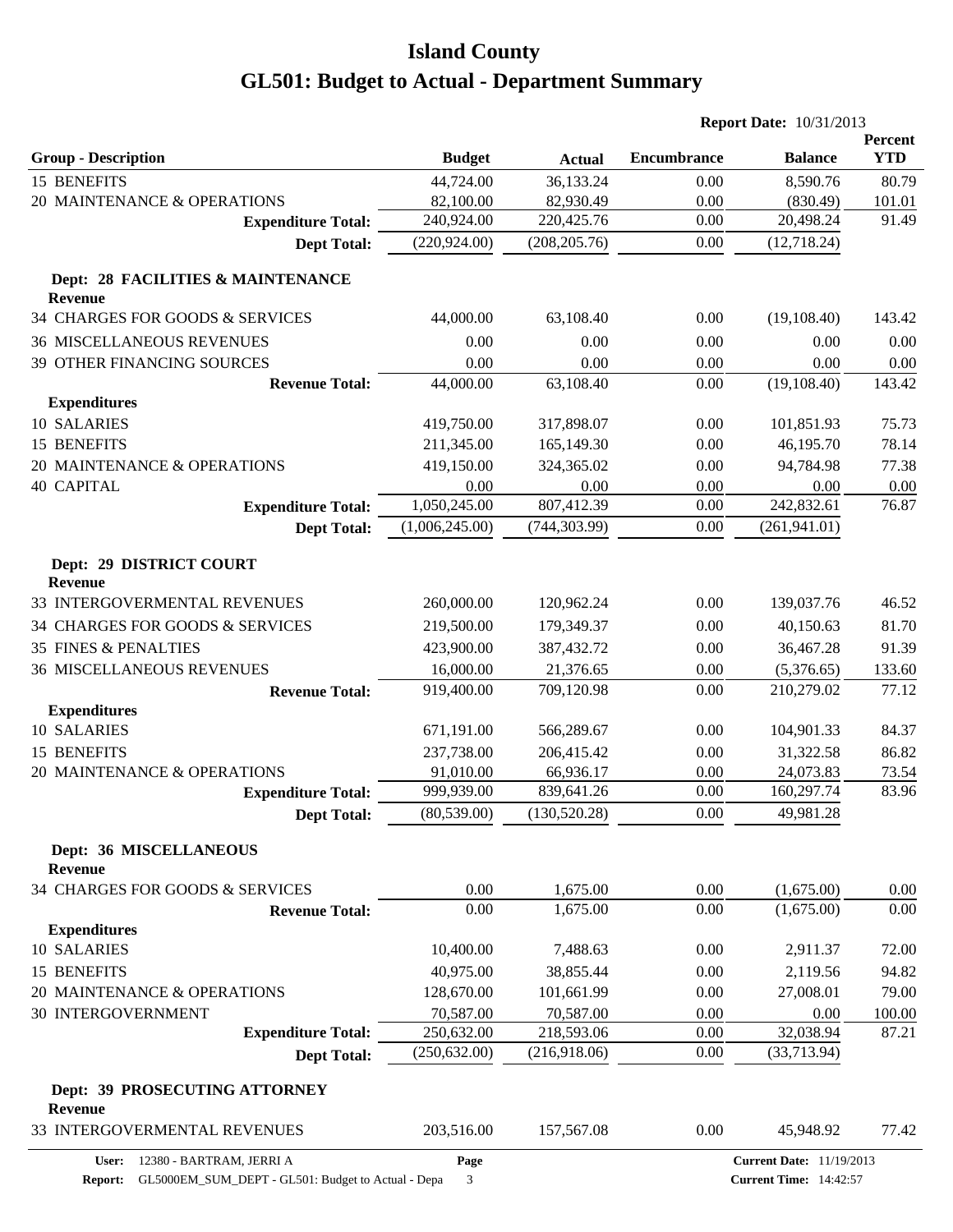|                                    |                           |                           |                    | <b>Report Date: 10/31/2013</b> |                       |
|------------------------------------|---------------------------|---------------------------|--------------------|--------------------------------|-----------------------|
| <b>Group - Description</b>         | <b>Budget</b>             | <b>Actual</b>             | <b>Encumbrance</b> | <b>Balance</b>                 | Percent<br><b>YTD</b> |
| 34 CHARGES FOR GOODS & SERVICES    | 25,500.00                 | 28,761.77                 | 0.00               | (3,261.77)                     | 112.79                |
| <b>35 FINES &amp; PENALTIES</b>    | 400.00                    | 1,338.31                  | 0.00               | (938.31)                       | 334.57                |
| <b>36 MISCELLANEOUS REVENUES</b>   | 0.00                      | 1,959.70                  | 0.00               | (1,959.70)                     | 0.00                  |
| 39 OTHER FINANCING SOURCES         | 13,000.00                 | 13,000.00                 | 0.00               | 0.00                           | 100.00                |
| <b>Revenue Total:</b>              | 242,416.00                | 202,626.86                | 0.00               | 39,789.14                      | 83.58                 |
| <b>Expenditures</b>                |                           |                           |                    |                                |                       |
| 10 SALARIES                        | 980,451.00                | 782,028.64                | 0.00               | 198,422.36                     | 79.76                 |
| 15 BENEFITS                        | 344,085.00                | 278,180.05                | 0.00               | 65,904.95                      | 80.84                 |
| 20 MAINTENANCE & OPERATIONS        | 143,868.00                | 115,572.96                | 0.00               | 28,295.04                      | 80.33                 |
| <b>40 CAPITAL</b>                  | 17,985.00                 | 6,407.87                  | 0.00               | 11,577.13                      | 35.62                 |
| <b>Expenditure Total:</b>          | 1,486,389.00              | 1,182,189.52              | 0.00               | 304,199.48                     | 79.53                 |
| <b>Dept Total:</b>                 | (1,243,973.00)            | (979, 562.66)             | 0.00               | (264, 410.34)                  |                       |
| Dept: 40 SHERIFF                   |                           |                           |                    |                                |                       |
| <b>Revenue</b>                     |                           |                           |                    |                                |                       |
| 32 LICENSES & PERMITS              | 20,000.00                 | 41,448.85                 | 0.00               | (21, 448.85)                   | 207.24                |
| 33 INTERGOVERMENTAL REVENUES       | 124,000.00                | 176,048.79                | 0.00               | (52,048.79)                    | 141.97                |
| 34 CHARGES FOR GOODS & SERVICES    | 48,500.00                 | 39,800.98                 | 0.00               | 8,699.02                       | 82.06                 |
| <b>35 FINES &amp; PENALTIES</b>    | 0.00                      | 861.44                    | 0.00               | (861.44)                       | 0.00                  |
| <b>36 MISCELLANEOUS REVENUES</b>   | 10,000.00                 | 22,656.91                 | 0.00               | (12,656.91)                    | 226.56                |
| <b>38 NONREVENUES</b>              | 0.00                      | 500.65                    | 0.00               | (500.65)                       | 0.00                  |
| 39 OTHER FINANCING SOURCES         | 750,000.00                | 750,000.00                | 0.00               | 0.00                           | 100.00                |
| <b>Revenue Total:</b>              | 952,500.00                | 1,031,317.62              | 0.00               | (78, 817.62)                   | 108.27                |
| <b>Expenditures</b>                |                           |                           |                    |                                |                       |
| 10 SALARIES                        | 4,048,660.00              | 3,416,091.15              | 0.00               | 632,568.85                     | 84.37                 |
| 15 BENEFITS                        | 1,474,507.00              | 1,236,827.44              | 0.00               | 237,679.56                     | 83.88                 |
| 20 MAINTENANCE & OPERATIONS        | 727,650.00                | 624,601.80                | 0.00               | 103,048.20                     | 85.83                 |
| <b>30 INTERGOVERNMENT</b>          | 583,000.00                | 582,707.16                | 0.00               | 292.84                         | 99.94                 |
| <b>40 CAPITAL</b>                  | 20,000.00                 | 24,357.50                 | 0.00               | (4,357.50)                     | 121.78                |
| 50 INTERDEPT & TRANSFERS           | 56,000.00<br>6,909,817.00 | 41,250.00<br>5,925,835.05 | 0.00<br>0.00       | 14,750.00<br>983,981.95        | 73.66<br>85.75        |
| <b>Expenditure Total:</b>          |                           |                           |                    |                                |                       |
| <b>Dept Total:</b>                 | (5,957,317.00)            | (4,894,517.43)            | 0.00               | (1,062,799.57)                 |                       |
| Dept: 41 SUPERIOR COURT<br>Revenue |                           |                           |                    |                                |                       |
| 32 LICENSES & PERMITS              | 20,000.00                 | 11,316.00                 | 0.00               | 8,684.00                       | 56.58                 |
| 33 INTERGOVERMENTAL REVENUES       | 308,913.00                | 241,512.66                | 0.00               | 67,400.34                      | 78.18                 |
| 34 CHARGES FOR GOODS & SERVICES    | 18,000.00                 | 15,472.70                 | 0.00               | 2,527.30                       | 85.95                 |
| <b>36 MISCELLANEOUS REVENUES</b>   | 0.00                      | 1,344.59                  | 0.00               | (1,344.59)                     | 0.00                  |
| 39 OTHER FINANCING SOURCES         | 0.00                      | 7,000.00                  | 0.00               | (7,000.00)                     | 0.00                  |
| <b>Revenue Total:</b>              | 346,913.00                | 276,645.95                | 0.00               | 70,267.05                      | 79.74                 |
| <b>Expenditures</b>                |                           |                           |                    |                                |                       |
| 10 SALARIES                        | 731,300.00                | 591,837.80                | 0.00               | 139,462.20                     | 80.92                 |
| 15 BENEFITS                        | 171,390.00                | 138,063.10                | 0.00               | 33,326.90                      | 80.55                 |
| 20 MAINTENANCE & OPERATIONS        | 163,689.00                | 123,639.58                | 0.00               | 40,049.42                      | 75.53                 |
| <b>40 CAPITAL</b>                  | 0.00                      | 0.00                      | 0.00               | 0.00                           | 0.00                  |
| 50 INTERDEPT & TRANSFERS           | 350,000.00                | 350,000.00                | 0.00               | 0.00                           | 100.00                |
|                                    |                           |                           |                    |                                |                       |

**User:** 12380 - BARTRAM, JERRI A

**Page**

**Report:** GL5000EM\_SUM\_DEPT - GL501: Budget to Actual - Depa 4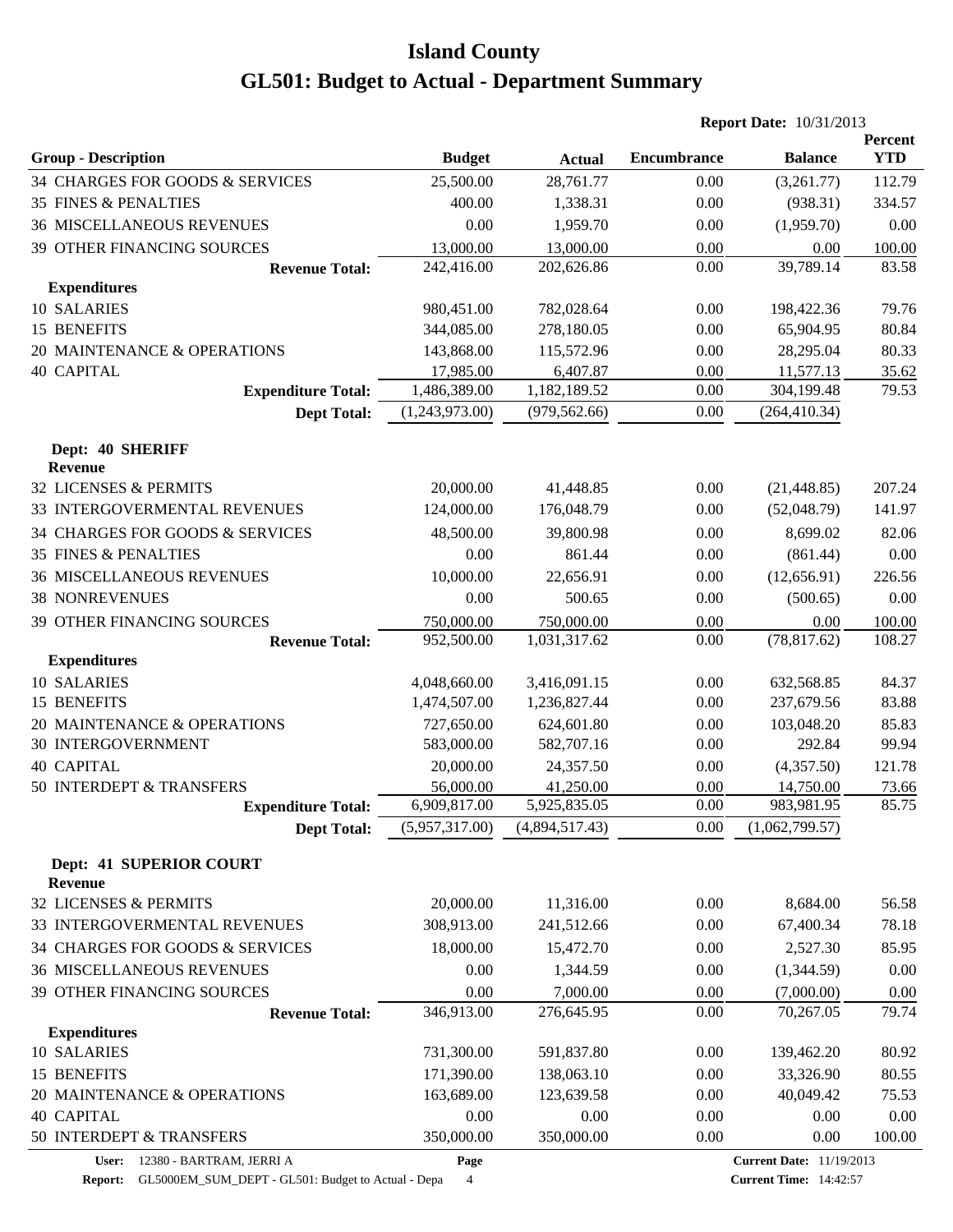|                                                   |                |                | <b>Report Date: 10/31/2013</b> |                            |                       |
|---------------------------------------------------|----------------|----------------|--------------------------------|----------------------------|-----------------------|
| <b>Group - Description</b>                        | <b>Budget</b>  | <b>Actual</b>  | <b>Encumbrance</b>             | <b>Balance</b>             | Percent<br><b>YTD</b> |
| <b>Expenditure Total:</b>                         | 1,416,379.00   | 1,203,540.48   | 0.00                           | 212,838.52                 | 84.97                 |
| <b>Dept Total:</b>                                | (1,069,466.00) | (926, 894.53)  | 0.00                           | (142, 571.47)              |                       |
|                                                   |                |                |                                |                            |                       |
| <b>Dept: 42 TREASURER</b>                         |                |                |                                |                            |                       |
| <b>Revenue</b>                                    |                |                |                                |                            |                       |
| 31 TAXES                                          | 75,000.00      | 91,351.39      | 0.00                           | (16,351.39)                | 121.80                |
| 34 CHARGES FOR GOODS & SERVICES                   | 7,050.00       | 4,475.13       | 0.00                           | 2,574.87                   | 63.47                 |
| <b>36 MISCELLANEOUS REVENUES</b>                  | 302,000.00     | 458,585.31     | 0.00                           | (156, 585.31)              | 151.84                |
| <b>Revenue Total:</b>                             | 384,050.00     | 554,411.83     | 0.00                           | (170, 361.83)              | 144.35                |
| <b>Expenditures</b>                               |                |                |                                |                            |                       |
| 10 SALARIES                                       | 342,709.00     | 310,800.50     | 0.00                           | 31,908.50                  | 90.68                 |
| 15 BENEFITS                                       | 107,119.00     | 92,957.50      | 0.00                           | 14,161.50                  | 86.77                 |
| 20 MAINTENANCE & OPERATIONS                       | 64,700.00      | 42,910.15      | 0.00                           | 21,789.85                  | 66.32                 |
| <b>60 DEBT SERVICE</b>                            | 6,000.00       | 4,184.40       | 0.00                           | 1,815.60                   | 69.74                 |
| <b>Expenditure Total:</b>                         | 520,528.00     | 450,852.55     | 0.00                           | 69,675.45                  | 86.61                 |
| <b>Dept Total:</b>                                | (136, 478.00)  | 103,559.28     | 0.00                           | (240, 037.28)              |                       |
| Dept: 47 BUDGET                                   |                |                |                                |                            |                       |
| <b>Revenue</b><br>34 CHARGES FOR GOODS & SERVICES | 0.00           |                |                                |                            |                       |
|                                                   | 0.00           | 69.29<br>69.29 | 0.00<br>0.00                   | (69.29)<br>(69.29)         | 0.00<br>0.00          |
| <b>Revenue Total:</b>                             |                |                |                                |                            |                       |
| <b>Expenditures</b><br>10 SALARIES                |                |                |                                |                            |                       |
|                                                   | 82,466.00      | 68,928.34      | 0.00                           | 13,537.66                  | 83.58                 |
| 15 BENEFITS                                       | 21,153.00      | 17,807.99      | 0.00                           | 3,345.01                   | 84.18                 |
| 20 MAINTENANCE & OPERATIONS                       | 11,600.00      | 4,636.18       | 0.00                           | 6,963.82                   | 39.96                 |
| <b>Expenditure Total:</b>                         | 115,219.00     | 91,372.51      | 0.00                           | 23,846.49                  | 79.30                 |
| <b>Dept Total:</b>                                | (115, 219.00)  | (91, 303.22)   | 0.00                           | (23,915.78)                |                       |
| Dept: 48 EMERGENCY MANAGEMENT<br><b>Revenue</b>   |                |                |                                |                            |                       |
| 33 INTERGOVERMENTAL REVENUES                      | 257,585.00     | 146,444.03     | 0.00                           | 111,140.97                 | 56.85                 |
| <b>Revenue Total:</b>                             | 257,585.00     | 146,444.03     | 0.00                           | 111,140.97                 | 56.85                 |
| <b>Expenditures</b>                               |                |                |                                |                            |                       |
| 10 SALARIES                                       | 43,200.00      | 36,489.98      | 0.00                           | 6,710.02                   | 84.46                 |
| 15 BENEFITS                                       | 9,415.00       | 8,085.41       | 0.00                           | 1,329.59                   | 85.87                 |
| 20 MAINTENANCE & OPERATIONS                       | 265,935.00     | 110,165.44     | 0.00                           | 155,769.56                 | 41.42                 |
| <b>40 CAPITAL</b>                                 | 0.00           | 42,458.05      | 0.00                           |                            |                       |
| <b>Expenditure Total:</b>                         | 318,550.00     | 197,198.88     | 0.00                           | (42, 458.05)<br>121,351.12 | 0.00<br>61.90         |
|                                                   | (60, 965.00)   | (50, 754.85)   | 0.00                           | (10,210.15)                |                       |
| <b>Dept Total:</b>                                |                |                |                                |                            |                       |
| Dept: 51 CIVIL SERVICE                            |                |                |                                |                            |                       |
| <b>Expenditures</b>                               |                |                |                                |                            |                       |
| 10 SALARIES                                       | 0.00           | 0.00           | 0.00                           | 0.00                       | 0.00                  |
| 15 BENEFITS                                       | 0.00           | 0.00           | 0.00                           | 0.00                       | 0.00                  |
| 20 MAINTENANCE & OPERATIONS                       | 0.00           | 0.00           | 0.00                           | 0.00                       | 0.00                  |
| <b>Expenditure Total:</b>                         | 0.00           | 0.00           | 0.00                           | 0.00                       | 0.00                  |
| <b>Dept Total:</b>                                | 0.00           | 0.00           | 0.00                           | 0.00                       |                       |
| Dept: 53 PLANNING                                 |                |                |                                |                            |                       |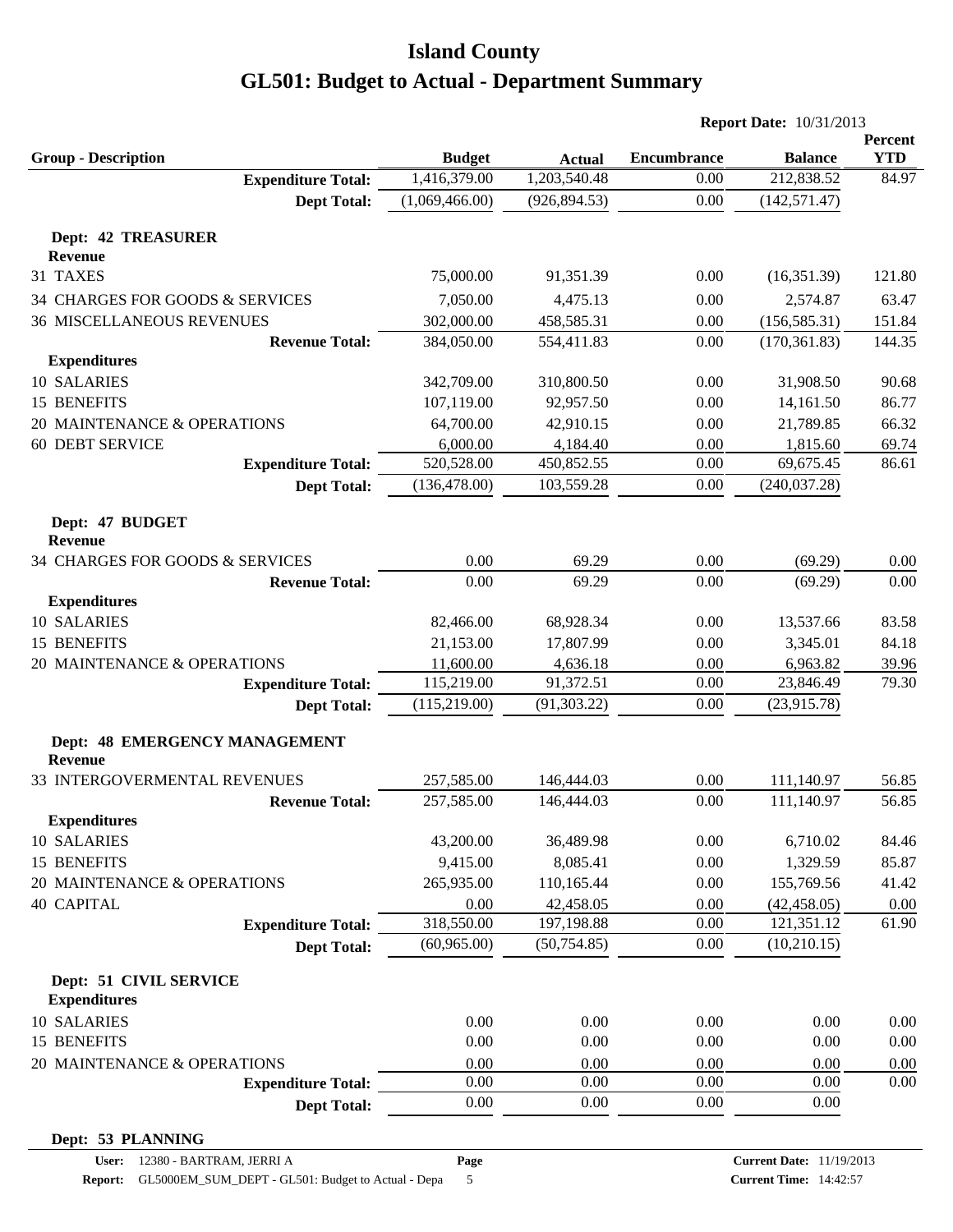|                                                     |                |               | <b>Report Date: 10/31/2013</b> |                |                              |
|-----------------------------------------------------|----------------|---------------|--------------------------------|----------------|------------------------------|
|                                                     |                |               | <b>Encumbrance</b>             | <b>Balance</b> | <b>Percent</b><br><b>YTD</b> |
| <b>Group - Description</b><br><b>Revenue</b>        | <b>Budget</b>  | <b>Actual</b> |                                |                |                              |
| 32 LICENSES & PERMITS                               | 854,000.00     | 825,448.77    | 0.00                           | 28,551.23      | 96.65                        |
| 33 INTERGOVERMENTAL REVENUES                        | 32,188.00      | 70,477.00     | 0.00                           | (38, 289.00)   | 218.95                       |
| 34 CHARGES FOR GOODS & SERVICES                     | 508,425.00     | 388,512.10    | 0.00                           | 119,912.90     | 76.41                        |
| 36 MISCELLANEOUS REVENUES                           | 300.00         | 186.16        | 0.00                           | 113.84         | 62.05                        |
|                                                     | 49,000.00      | 49,000.00     | 0.00                           | 0.00           | 100.00                       |
| 39 OTHER FINANCING SOURCES<br><b>Revenue Total:</b> | 1,443,913.00   | 1,333,624.03  | 0.00                           | 110,288.97     | 92.36                        |
| <b>Expenditures</b>                                 |                |               |                                |                |                              |
| 10 SALARIES                                         | 1,029,149.00   | 767,210.40    | 0.00                           | 261,938.60     | 74.54                        |
| 15 BENEFITS                                         | 419,803.00     | 310,537.99    | 0.00                           | 109,265.01     | 73.97                        |
| 20 MAINTENANCE & OPERATIONS                         | 143,255.00     | 91,882.00     | 0.00                           | 51,373.00      | 64.13                        |
| <b>Expenditure Total:</b>                           | 1,592,207.00   | 1,169,630.39  | 0.00                           | 422,576.61     | 73.45                        |
| <b>Dept Total:</b>                                  | (148, 294.00)  | 163,993.64    | 0.00                           | (312, 287.64)  |                              |
| Dept: 54 GENERAL SERVICES ADMIN<br><b>Revenue</b>   |                |               |                                |                |                              |
| 31 TAXES                                            | 0.00           | 0.00          | 0.00                           | 0.00           | 0.00                         |
| 32 LICENSES & PERMITS                               | 19,625.00      | 17,135.00     | 0.00                           | 2,490.00       | 87.31                        |
| 33 INTERGOVERMENTAL REVENUES                        | 52,582.00      | 0.00          | 0.00                           | 52,582.00      | 0.00                         |
| 34 CHARGES FOR GOODS & SERVICES                     | 32,875.00      | 22,350.66     | 0.00                           | 10,524.34      | 67.98                        |
| <b>35 FINES &amp; PENALTIES</b>                     | 4,000.00       | 1,295.00      | 0.00                           | 2,705.00       | 32.37                        |
| <b>36 MISCELLANEOUS REVENUES</b>                    | 3,500.00       | 3,890.00      | 0.00                           | (390.00)       | 111.14                       |
| <b>Revenue Total:</b>                               | 112,582.00     | 44,670.66     | 0.00                           | 67,911.34      | 39.67                        |
| <b>Expenditures</b>                                 |                |               |                                |                |                              |
| 10 SALARIES                                         | 79,683.00      | 93,311.61     | 0.00                           | (13,628.61)    | 117.10                       |
| 15 BENEFITS                                         | 27,607.00      | 22,340.85     | 0.00                           | 5,266.15       | 80.92                        |
| 20 MAINTENANCE & OPERATIONS                         | 1,092,259.00   | 824,476.50    | 0.00                           | 267,782.50     | 75.48                        |
| 30 INTERGOVERNMENT                                  | 10,094.00      | 9,888.76      | 0.00                           | 205.24         | 97.96                        |
| <b>Expenditure Total:</b>                           | 1,209,643.00   | 950,017.72    | 0.00                           | 259,625.28     | 78.53                        |
| <b>Dept Total:</b>                                  | (1,097,061.00) | (905, 347.06) | 0.00                           | (191, 713.94)  |                              |
| <b>Dept: 59 HUMAN RESOURCES</b><br><b>Revenue</b>   |                |               |                                |                |                              |
| 34 CHARGES FOR GOODS & SERVICES                     | 0.00           | 53.00         | 0.00                           | (53.00)        | 0.00                         |
| <b>36 MISCELLANEOUS REVENUES</b>                    | 0.00           | 922.05        | 0.00                           | (922.05)       | 0.00                         |
| <b>Revenue Total:</b>                               | 0.00           | 975.05        | 0.00                           | (975.05)       | 0.00                         |
| <b>Expenditures</b>                                 |                |               |                                |                |                              |
| 10 SALARIES                                         | 165,900.00     | 138,457.51    | 0.00                           | 27,442.49      | 83.45                        |
| 15 BENEFITS                                         | 57,722.00      | 48,262.18     | 0.00                           | 9,459.82       | 83.61                        |
| 20 MAINTENANCE & OPERATIONS                         | 62,110.00      | 82,058.36     | 0.00                           | (19, 948.36)   | 132.11                       |
| <b>Expenditure Total:</b>                           | 285,732.00     | 268,778.05    | 0.00                           | 16,953.95      | 94.06                        |
| <b>Dept Total:</b>                                  | (285, 732.00)  | (267, 803.00) | 0.00                           | (17,929.00)    |                              |
| Dept: 90 x FUND NON-DEPARTMENTAL<br><b>Revenue</b>  |                |               |                                |                |                              |
| 30 USE OF FUND BALANCE/RESERVES                     | 459,380.00     | 0.00          | 0.00                           | 459,380.00     | 0.00                         |
| 31 TAXES                                            | 7,291,000.00   | 6,659,313.63  | 0.00                           | 631,686.37     | 91.33                        |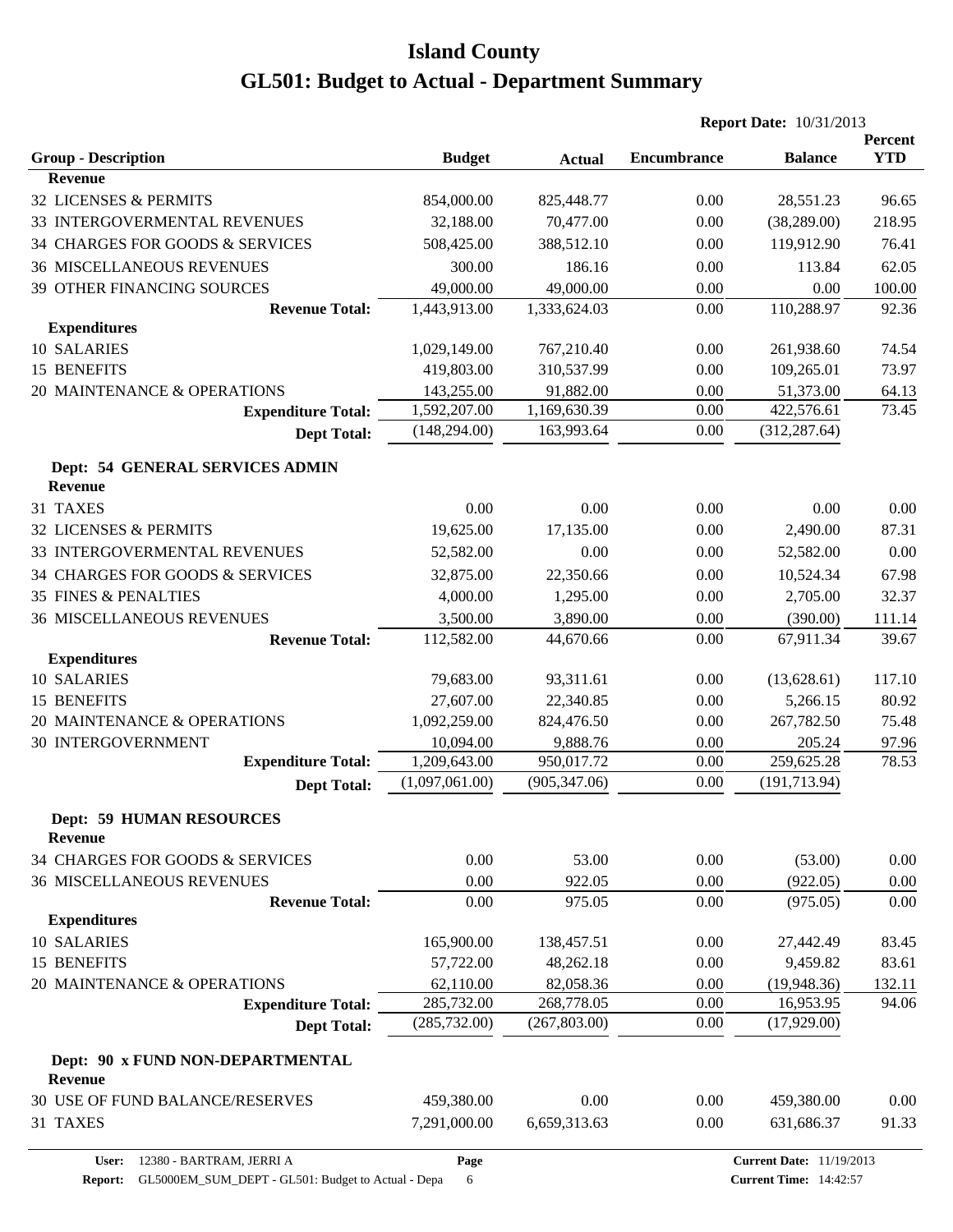|                                   |               |                  |                    | <b>Report Date: 10/31/2013</b> |            |
|-----------------------------------|---------------|------------------|--------------------|--------------------------------|------------|
|                                   |               |                  |                    |                                | Percent    |
| <b>Group - Description</b>        | <b>Budget</b> | Actual           | <b>Encumbrance</b> | <b>Balance</b>                 | <b>YTD</b> |
| 31 TAXES                          | 5,929,000.00  | 5,630,058.32     | 0.00               | 298,941.68                     | 94.95      |
| 33 INTERGOVERMENTAL REVENUES      | 998,000.00    | 1,071,965.57     | 0.00               | (73,965.57)                    | 107.41     |
| 34 CHARGES FOR GOODS & SERVICES   | 30,000.00     | 23.376.99        | 0.00               | 6.623.01                       | 77.92      |
| <b>36 MISCELLANEOUS REVENUES</b>  | 65,000.00     | 1,199.24         | 0.00               | 63,800.76                      | 1.84       |
| <b>39 OTHER FINANCING SOURCES</b> | 1,355,800.00  | 1.355.800.00     | 0.00               | 0.00                           | 100.00     |
| <b>Revenue Total:</b>             | 16.128.180.00 | 14, 741, 713. 75 | 0.00               | 1,386,466.25                   | 91.40      |
| <b>Expenditures</b>               |               |                  |                    |                                |            |
| 20 MAINTENANCE & OPERATIONS       | 88,736.00     | 0.00             | 0.00               | 88,736.00                      | 0.00       |
| 50 INTERDEPT & TRANSFERS          | 1,277,331.00  | 1,141,365.36     | 0.00               | 135,965.64                     | 89.35      |
| <b>60 DEBT SERVICE</b>            | 0.00          | 0.07             | 0.00               | (0.07)                         | 0.00       |
| <b>Expenditure Total:</b>         | 1,366,067.00  | 1,141,365.43     | 0.00               | 224,701.57                     | 83.55      |
| <b>Dept Total:</b>                | 14.762.113.00 | 13,600,348.32    | 0.00               | 1.161.764.68                   |            |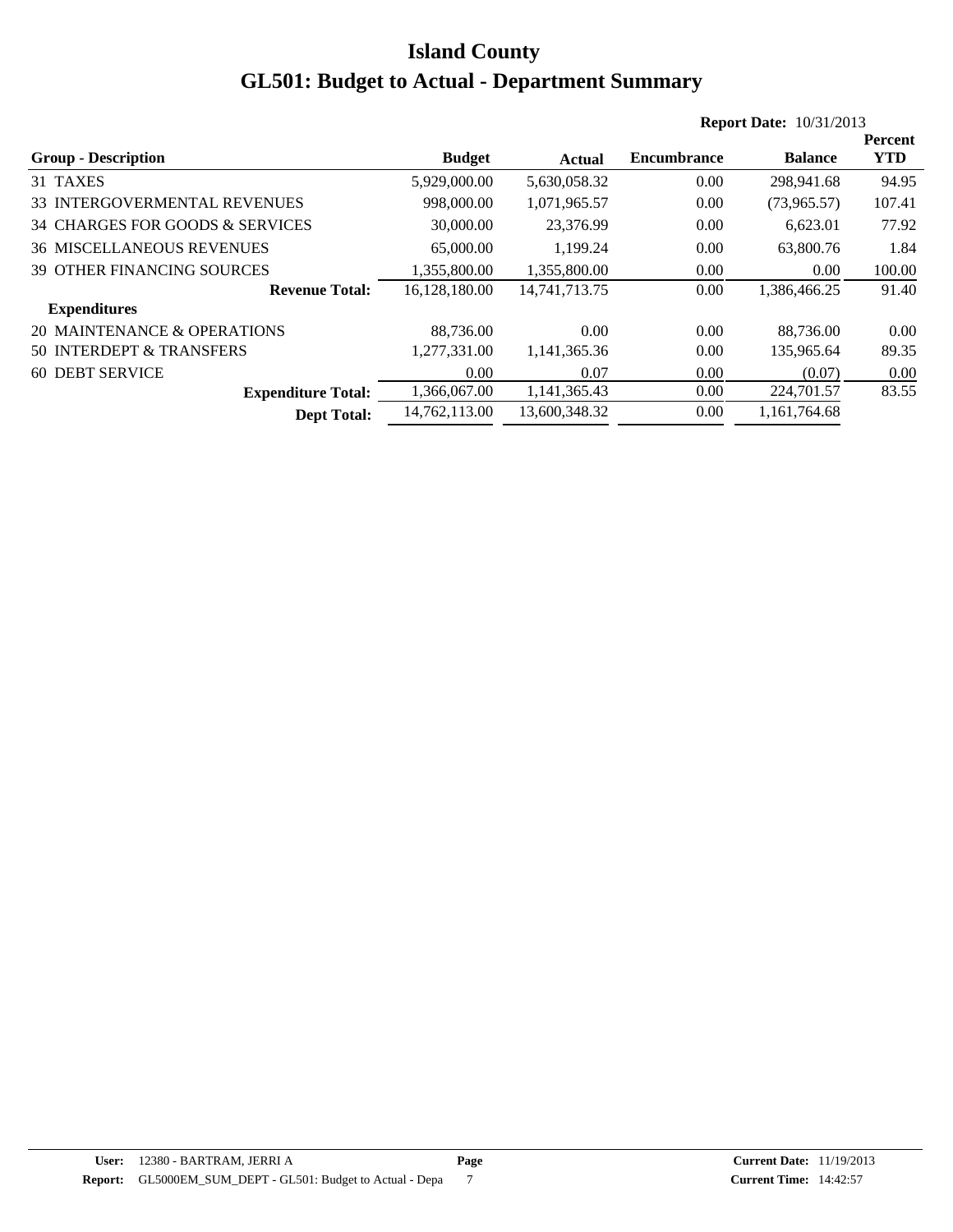|                                                                                                      | <b>Prior Years to Date Actuals</b> |               | 2013<br><b>Approved</b> | 2013<br><b>Month</b><br>to Date @ | 2013<br>Year to<br>Date @ | 2013<br><b>Encumbered</b><br>Amount @ | 2013<br>Balance @ | <b>Percent</b>                                            |
|------------------------------------------------------------------------------------------------------|------------------------------------|---------------|-------------------------|-----------------------------------|---------------------------|---------------------------------------|-------------------|-----------------------------------------------------------|
| Object<br><b>Description</b>                                                                         | 2011                               | 2012          | <b>Budget</b>           | 10/31/2013                        | 10/31/2013                | 10/31/2013                            | 10/31/2013        | <b>YTD</b>                                                |
| 2% HOTEL/MOTEL PUBLIC FACILITI (124)                                                                 |                                    |               |                         |                                   |                           |                                       |                   |                                                           |
| <b>USE OF FUND BALANCE</b>                                                                           | 0.00                               | 0.00          | 0.00                    | 0.00                              | 0.00                      | 0.00                                  | 0.00              | $0\%$                                                     |
| <b>REVENUES</b>                                                                                      | 110,477.96                         | 116,837.57    | 156,700.00              | 19,253.24                         | 128,457.19                | 0.00                                  | 28,242.81         | 82%                                                       |
| <b>EXPENDITURES</b>                                                                                  | (95,710.33)                        | (81,936.33)   | (150,000.00)            | (11, 362.59)                      | (122,009.27)              | 0.00                                  | (27,990.73)       | 81%                                                       |
| <b>TRANSFERS OUT</b>                                                                                 | (4,500.00)                         | (5,100.00)    | (6,700.00)              | 0.00                              | (6,700.00)                | 0.00                                  | 0.00              | 100 %                                                     |
| Net 2% HOTEL/MOTEL PUBLIC FACILITI (124)                                                             | 10,267.63                          | 29,801.24     | 0.00                    | 7,890.65                          | (252.08)                  | 0.00                                  | 252.08            |                                                           |
| <b>ALCOHOL/SUBSTANCE ABUSE (123)</b>                                                                 |                                    |               |                         |                                   |                           |                                       |                   |                                                           |
| USE OF FUND BALANCE                                                                                  | 0.00                               | 0.00          | 0.00                    | 0.00                              | 0.00                      | 0.00                                  | 0.00              | 0%                                                        |
| <b>REVENUES</b>                                                                                      | 9,828.47                           | 64,289.96     | 66,000.00               | 15,318.29                         | 104,320.57                | 0.00                                  | (38, 320.57)      | 158 %                                                     |
| <b>GRANT REVENUES</b>                                                                                | 253,947.82                         | 286,572.93    | 509,980.00              | 70,034.76                         | 332,654.87                | 0.00                                  | 177,325.13        | 65 %                                                      |
| <b>EXPENDITURES</b>                                                                                  | (449, 575.82)                      | (398, 618.25) | (575,980.00)            | (42, 916.03)                      | (438, 025.30)             | 0.00                                  | (137, 954.70)     | 76 %                                                      |
| <b>TRANSFERS IN</b>                                                                                  | 0.00                               | 6,000.00      | 0.00                    | 0.00                              | 0.00                      | 0.00                                  | 0.00              | $0\%$                                                     |
| <b>TRANSFERS OUT</b>                                                                                 | (1,587.40)                         | (5,000.00)    | 0.00                    | 0.00                              | 0.00                      | 0.00                                  | 0.00              | $0\%$                                                     |
| Net ALCOHOL/SUBSTANCE ABUSE (123)                                                                    | (187, 386.93)                      | (46, 755.36)  | 0.00                    | 42,437.02                         | (1,049.86)                | 0.00                                  | 1,049.86          |                                                           |
| <b>ANTI-PROFITEERING (136)</b>                                                                       |                                    |               |                         |                                   |                           |                                       |                   |                                                           |
| <b>USE OF FUND BALANCE</b>                                                                           | 0.00                               | 0.00          | 0.00                    | 0.00                              | 0.00                      | 0.00                                  | 0.00              | 0%                                                        |
| <b>REVENUES</b>                                                                                      | 18.21                              | 16.76         | 0.00                    | 1.35                              | 15.10                     | 0.00                                  | (15.10)           | $0\%$                                                     |
| <b>TRANSFERS OUT</b>                                                                                 | 0.00                               | 0.00          | 0.00                    | 0.00                              | 0.00                      | 0.00                                  | 0.00              | $0\%$                                                     |
| Net ANTI-PROFITEERING (136)                                                                          | 18.21                              | 16.76         | 0.00                    | 1.35                              | 15.10                     | 0.00                                  | (15.10)           |                                                           |
| <b>AUDITOR'S O &amp; M (118)</b>                                                                     |                                    |               |                         |                                   |                           |                                       |                   |                                                           |
| USE OF FUND BALANCE                                                                                  | 0.00                               | 0.00          | 13,920.00               | 0.00                              | 0.00                      | 0.00                                  | 13,920.00         | $0\%$                                                     |
| <b>REVENUES</b>                                                                                      | 111,969.02                         | 116,798.19    | 125,000.00              | 7,948.80                          | 137,010.22                | 0.00                                  | (12,010.22)       | 110 %                                                     |
| <b>EXPENDITURES</b>                                                                                  | (113, 161.12)                      | (123, 930.77) | (164, 320.00)           | (8,853.13)                        | (113,661.45)              | 0.00                                  | (50,658.55)       | 69%                                                       |
| <b>TRANSFERS IN</b>                                                                                  | 25,400.00                          | 25,400.00     | 25,400.00               | 0.00                              | 25,400.00                 | 0.00                                  | 0.00              | 100 %                                                     |
| <b>TRANSFERS OUT</b>                                                                                 | 0.00                               | 0.00          | 0.00                    | 0.00                              | 0.00                      | 0.00                                  | 0.00              | $0\%$                                                     |
| Net AUDITOR'S O & M (118)                                                                            | 24.207.90                          | 18,267.42     | 0.00                    | (904.33)                          | 48,748.77                 | 0.00                                  | (48, 748.77)      |                                                           |
| <b>CAPITAL DRAINAGE (321)</b>                                                                        |                                    |               |                         |                                   |                           |                                       |                   |                                                           |
| <b>REVENUES</b>                                                                                      | 0.00                               | 0.00          | 0.00                    | 0.00                              | 0.00                      | 0.00                                  | 0.00              | $0\%$                                                     |
| <b>EXPENDITURES</b>                                                                                  | (101, 425.49)                      | (264, 516.40) | (685,000.00)            | (25, 937.48)                      | (142, 171.61)             | 0.00                                  | (542, 828.39)     | 21 %                                                      |
| <b>TRANSFERS IN</b>                                                                                  | 111,000.00                         | 295,588.40    | 715,800.00              | 0.00                              | 485,400.00                | 0.00                                  | 230,400.00        | 68 %                                                      |
| <b>TRANSFERS OUT</b>                                                                                 | (16,800.00)                        | (31,500.00)   | (30,800.00)             | 0.00                              | (30,800.00)               | 0.00                                  | 0.00              | 100 %                                                     |
| Net CAPITAL DRAINAGE (321)                                                                           | (7, 225.49)                        | (428.00)      | 0.00                    | (25, 937.48)                      | 312,428.39                | 0.00                                  | (312, 428.39)     |                                                           |
| <b>CASA FUND (131)</b>                                                                               |                                    |               |                         |                                   |                           |                                       |                   |                                                           |
| <b>USE OF FUND BALANCE</b>                                                                           | 0.00                               | 0.00          | 0.00                    | 0.00                              | 0.00                      | 0.00                                  | 0.00              | $0\%$                                                     |
| <b>REVENUES</b>                                                                                      | 4,570.85                           | 250.00        | 0.00                    | 0.00                              | 341.00                    | 0.00                                  | (341.00)          | 0%                                                        |
| <b>GRANT REVENUES</b>                                                                                | 22,527.65                          | 30,460.25     | 60,284.00               | 14,474.00                         | 45,361.77                 | 0.00                                  | 14,922.23         | 75 %                                                      |
| <b>EXPENDITURES</b>                                                                                  | (86, 843.87)                       | (86,935.16)   | (110, 875.00)           | (10,751.86)                       | (77, 114.35)              | 0.00                                  | (33,760.65)       | 70 %                                                      |
| <b>TRANSFERS IN</b>                                                                                  | 50,591.00                          | 50,591.00     | 50,591.00               | 0.00                              | 50,591.00                 | 0.00                                  | 0.00              | 100 %                                                     |
| User: 12380 - BARTRAM, JERRI A<br>Report: GL5010EM FUND - GL535: Multi Year Budget to Actual by Fund |                                    |               | Page<br>$\mathbf{1}$    |                                   |                           |                                       |                   | Current Date: 11/19/2013<br><b>Current Time: 16:28:07</b> |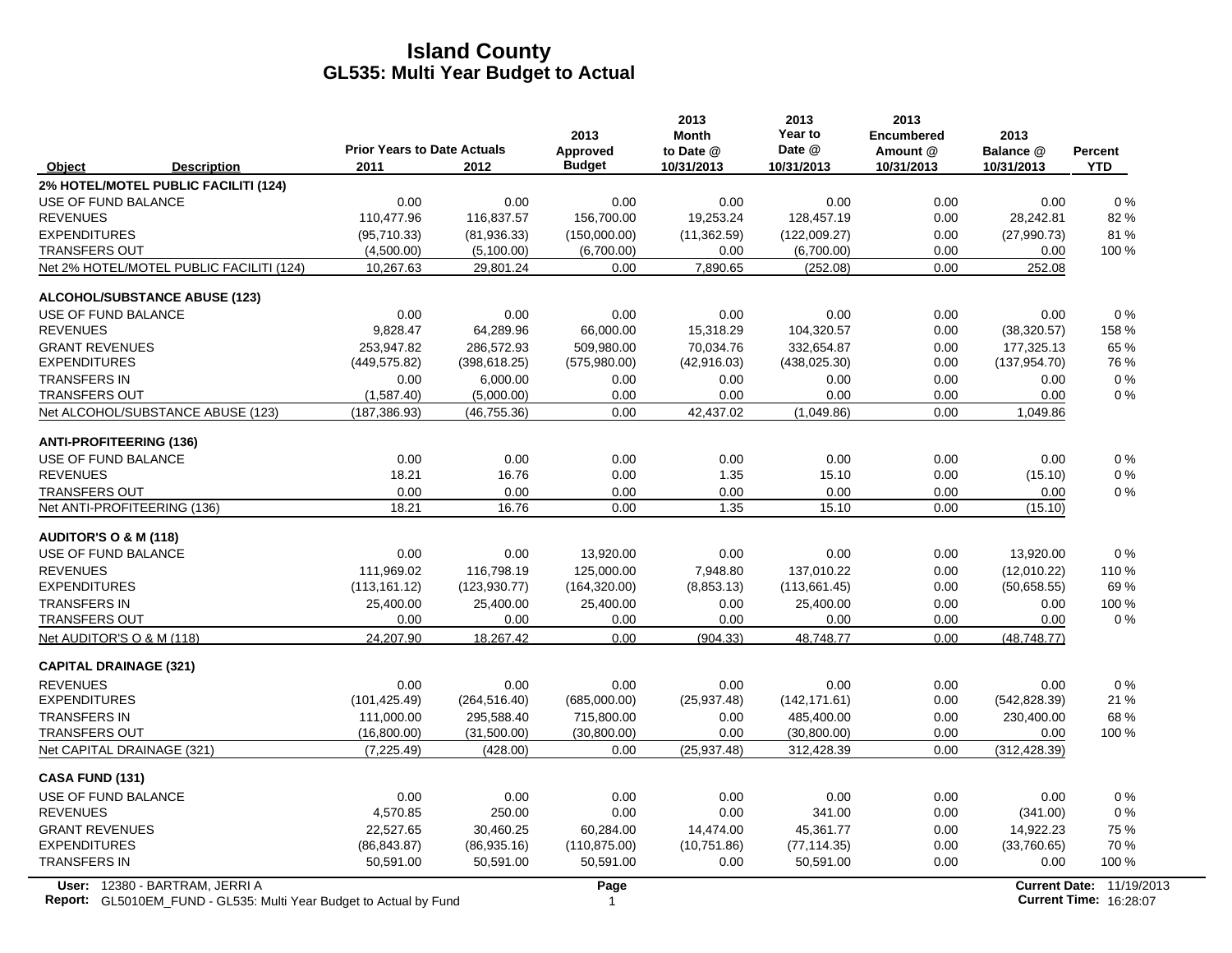|                                             | <b>Prior Years to Date Actuals</b> |               | 2013<br>Approved | 2013<br><b>Month</b><br>to Date @ | 2013<br>Year to<br>Date @ | 2013<br><b>Encumbered</b><br>Amount @ | 2013<br>Balance @ | Percent    |
|---------------------------------------------|------------------------------------|---------------|------------------|-----------------------------------|---------------------------|---------------------------------------|-------------------|------------|
| Object<br><b>Description</b>                | 2011                               | 2012          | <b>Budget</b>    | 10/31/2013                        | 10/31/2013                | 10/31/2013                            | 10/31/2013        | <b>YTD</b> |
| <b>TRANSFERS OUT</b>                        | 0.00                               | 0.00          | 0.00             | 0.00                              | 0.00                      | 0.00                                  | 0.00              | $0\%$      |
| Net CASA FUND (131)                         | (9, 154.37)                        | (5,633.91)    | 0.00             | 3,722.14                          | 19,179.42                 | 0.00                                  | (19, 179.42)      |            |
| <b>CLEAN WATER UTILITY (154)</b>            |                                    |               |                  |                                   |                           |                                       |                   |            |
| <b>REVENUES</b>                             | 0.00                               | 1,236,507.21  | 1,535,000.00     | 397.800.91                        | 1,285,165.61              | 0.00                                  | 249.834.39        | 84 %       |
| <b>GRANT REVENUES</b>                       | 0.00                               | 0.00          | 0.00             | 0.00                              | 0.00                      | 0.00                                  | 0.00              | 0%         |
| <b>EXPENDITURES</b>                         | 0.00                               | (15, 214.16)  | (1,305,000.00)   | (5,967.01)                        | (22,068.31)               | 0.00                                  | (1,282,931.69)    | 2 %        |
| <b>TRANSFERS OUT</b>                        | 0.00                               | (202,000.00)  | (230,000.00)     | 0.00                              | 0.00                      | 0.00                                  | (230,000.00)      | $0\%$      |
| Net CLEAN WATER UTILITY (154)               | 0.00                               | 1,019,293.05  | 0.00             | 391,833.90                        | 1,263,097.30              | 0.00                                  | (1,263,097.30)    |            |
| <b>COMM MENTAL HEALTH FACILITY (148)</b>    |                                    |               |                  |                                   |                           |                                       |                   |            |
| <b>REVENUES</b>                             | 4.822.60                           | 4.822.60      | 5.790.00         | 0.00                              | 4.822.60                  | 0.00                                  | 967.40            | 83%        |
| <b>EXPENDITURES</b>                         | (5, 169.32)                        | (4,237.60)    | (5,790.00)       | (342.00)                          | (3,420.00)                | 0.00                                  | (2,370.00)        | 59 %       |
| <b>TRANSFERS OUT</b>                        | 0.00                               | 0.00          | 0.00             | 0.00                              | 0.00                      | 0.00                                  | 0.00              | 0%         |
| Net COMM MENTAL HEALTH FACILITY (148)       | (346.72)                           | 585.00        | 0.00             | (342.00)                          | 1,402.60                  | 0.00                                  | (1,402.60)        |            |
| <b>CONSERVATION FUTURES (132)</b>           |                                    |               |                  |                                   |                           |                                       |                   |            |
| USE OF FUND BALANCE                         | 0.00                               | 0.00          | 150,500.00       | 0.00                              | 0.00                      | 0.00                                  | 150,500.00        | $0\%$      |
| <b>REVENUES</b>                             | 602.918.12                         | 583,317.35    | 780,100.00       | 199,925.07                        | 612,832.64                | 0.00                                  | 167,267.36        | 79%        |
| <b>GRANT REVENUES</b>                       | 46,394.36                          | 49,360.60     | 498,750.00       | 0.00                              | 510,922.67                | 0.00                                  | (12, 172.67)      | 102 %      |
| <b>EXPENDITURES</b>                         | (113, 850.54)                      | (117, 126.58) | (1,429,350.00)   | (20, 827.81)                      | (491, 833.26)             | 0.00                                  | (937, 516.74)     | 34 %       |
| <b>TRANSFERS OUT</b>                        | 0.00                               | 0.00          | 0.00             | 0.00                              | 0.00                      | 0.00                                  | 0.00              | $0\%$      |
| Net CONSERVATION FUTURES (132)              | 535,461.94                         | 515,551.37    | 0.00             | 179,097.26                        | 631,922.05                | 0.00                                  | (631, 922.05)     |            |
| <b>CONSTRUCTION &amp; ACQUISITION (308)</b> |                                    |               |                  |                                   |                           |                                       |                   |            |
| USE OF FUND BALANCE                         | 0.00                               | 0.00          | 0.00             | 0.00                              | 0.00                      | 0.00                                  | 0.00              | 0%         |
| <b>EXPENDITURES</b>                         | 0.00                               | 0.00          | 0.00             | 0.00                              | 0.00                      | 0.00                                  | 0.00              | $0\%$      |
| <b>TRANSFERS IN</b>                         | 0.00                               | 0.00          | 0.00             | 0.00                              | 0.00                      | 0.00                                  | 0.00              | $0\%$      |
| Net CONSTRUCTION & ACQUISITION (308)        | 0.00                               | 0.00          | 0.00             | 0.00                              | 0.00                      | 0.00                                  | 0.00              |            |
| <b>CORNET BAY DOCK (119)</b>                |                                    |               |                  |                                   |                           |                                       |                   |            |
| <b>REVENUES</b>                             | 16,170.00                          | 11,760.00     | 21,000.00        | 0.00                              | 10,607.75                 | 0.00                                  | 10,392.25         | 51 %       |
| <b>EXPENDITURES</b>                         | (6,011.48)                         | (6, 100.24)   | (20, 100.00)     | (863.80)                          | (7,861.86)                | 0.00                                  | (12, 238.14)      | 39 %       |
| <b>TRANSFERS OUT</b>                        | (700.00)                           | (700.00)      | (900.00)         | 0.00                              | (900.00)                  | 0.00                                  | 0.00              | 100 %      |
| Net CORNET BAY DOCK (119)                   | 9,458.52                           | 4,959.76      | 0.00             | (863.80)                          | 1,845.89                  | 0.00                                  | (1,845.89)        |            |
| <b>COUNTY FAIR (110)</b>                    |                                    |               |                  |                                   |                           |                                       |                   |            |
| <b>REVENUES</b>                             | 243,667.93                         | 77,892.06     | 0.00             | 0.00                              | 0.00                      | 0.00                                  | 0.00              | $0\%$      |
| <b>GRANT REVENUES</b>                       | 0.00                               | 0.00          | 0.00             | 0.00                              | 49,990.00                 | 0.00                                  | (49,990.00)       | $0\%$      |
| <b>EXPENDITURES</b>                         | (254,060.61)                       | (83, 723.37)  | 0.00             | 0.00                              | (50,030.00)               | 0.00                                  | 50,030.00         | $0\%$      |
| <b>TRANSFERS IN</b>                         | 19,651.80                          | 0.00          | 0.00             | 0.00                              | 0.00                      | 0.00                                  | 0.00              | $0\%$      |
| <b>TRANSFERS OUT</b>                        | 0.00                               | 0.00          | 0.00             | 0.00                              | 0.00                      | 0.00                                  | 0.00              | $0\%$      |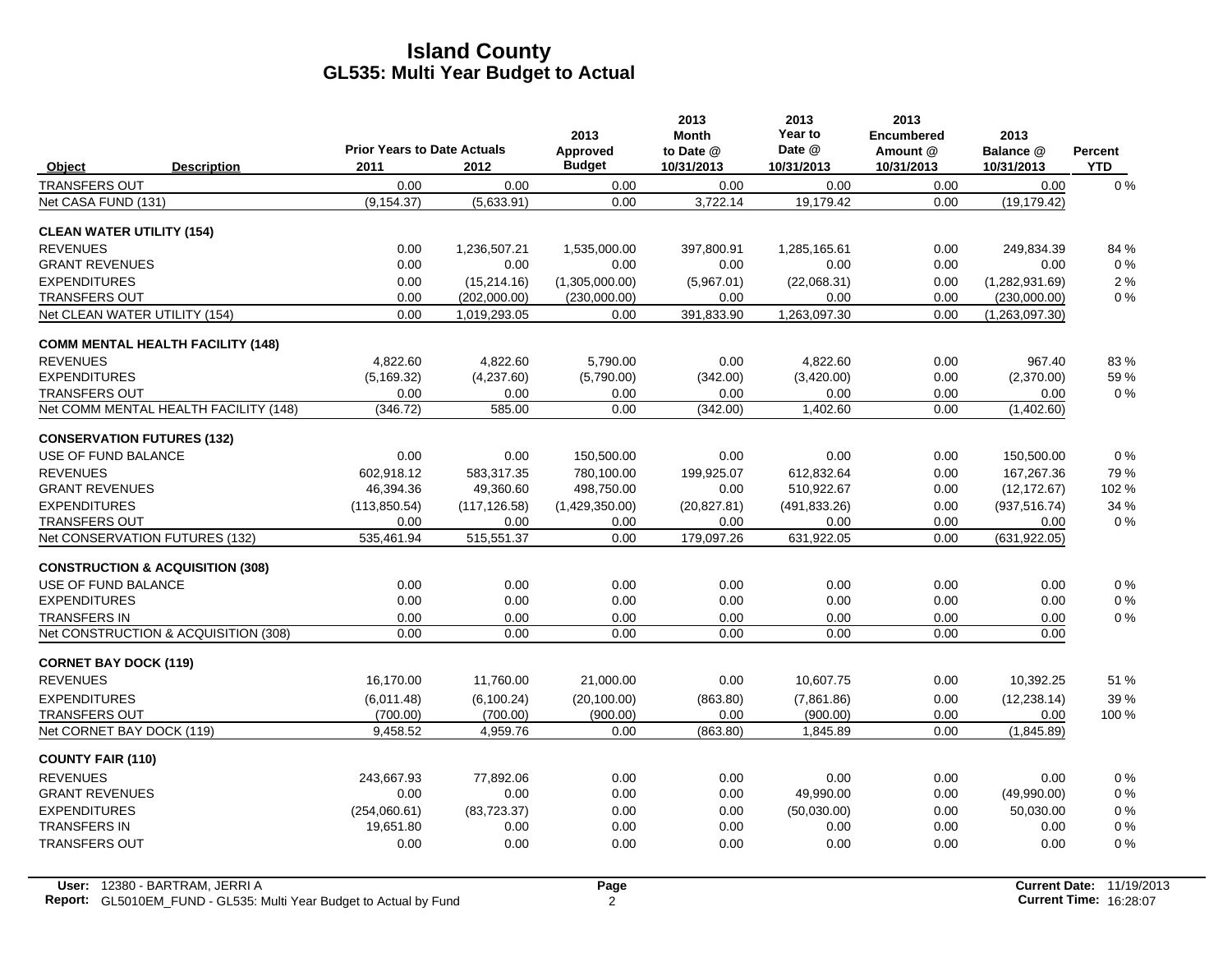|                                               |                    |                                    |                                | 2013                   | 2013<br><b>Month</b> | 2013<br>Year to                | 2013<br><b>Encumbered</b> | 2013                            |              |
|-----------------------------------------------|--------------------|------------------------------------|--------------------------------|------------------------|----------------------|--------------------------------|---------------------------|---------------------------------|--------------|
|                                               |                    | <b>Prior Years to Date Actuals</b> |                                | Approved               | to Date @            | Date @                         | Amount @                  | Balance @                       | Percent      |
| Object                                        | <b>Description</b> | 2011                               | 2012                           | <b>Budget</b>          | 10/31/2013           | 10/31/2013                     | 10/31/2013                | 10/31/2013                      | <b>YTD</b>   |
| Net COUNTY FAIR (110)                         |                    | 9,259.12                           | (5,831.31)                     | 0.00                   | 0.00                 | (40.00)                        | 0.00                      | 40.00                           |              |
| <b>COUNTY LAW LIBRARY (103)</b>               |                    |                                    |                                |                        |                      |                                |                           |                                 |              |
| USE OF FUND BALANCE                           |                    | 0.00                               | 0.00                           | 0.00                   | 0.00                 | 0.00                           | 0.00                      | 0.00                            | 0%           |
| <b>REVENUES</b>                               |                    | 22,724.33                          | 21,673.70                      | 27,100.00              | 2,494.25             | 20,722.34                      | 0.00                      | 6,377.66                        | 76 %         |
| <b>EXPENDITURES</b>                           |                    | (25,666.55)                        | (25, 777.67)                   | (27, 100.00)           | (2, 237.33)          | (22, 810.32)                   | 0.00                      | (4,289.68)                      | 84 %         |
| <b>TRANSFERS OUT</b>                          |                    | 0.00                               | 0.00                           | 0.00                   | 0.00                 | 0.00                           | 0.00                      | 0.00                            | $0\%$        |
| Net COUNTY LAW LIBRARY (103)                  |                    | (2,942.22)                         | (4,103.97)                     | 0.00                   | 256.92               | (2,087.98)                     | 0.00                      | 2,087.98                        |              |
| <b>COUNTY ROAD (101)</b>                      |                    |                                    |                                |                        |                      |                                |                           |                                 |              |
| USE OF FUND BALANCE                           |                    | 0.00                               | 0.00                           | 0.00                   | 0.00                 | 0.00                           | 0.00                      | 0.00                            | 0%           |
| <b>REVENUES</b>                               |                    | 12.491.290.38                      | 12.481.857.45                  | 14.282.800.00          | 3,032,557.14         | 12.747.239.83                  | 0.00                      | 1.535.560.17                    | 89%          |
| <b>GRANT REVENUES</b>                         |                    | 2,354,014.21                       | 900,669.53                     | 2,579,017.00           | (28, 217.68)         | 1,301,656.61                   | 0.00                      | 1,277,360.39                    | 50%          |
| <b>EXPENDITURES</b>                           |                    | (12,338,591.45)                    | (10, 411, 238.83)              | (14,358,150.00)        | (2,795,465.12)       | (10,519,626.64)                | 0.00                      | (3,838,523.36)                  | 73%          |
| <b>TRANSFERS IN</b>                           |                    | 0.00                               | 134,000.00                     | 0.00                   | 0.00                 | 0.00                           | 0.00                      | 0.00                            | $0\%$<br>91% |
| <b>TRANSFERS OUT</b><br>Net COUNTY ROAD (101) |                    | (1,514,967.00)<br>991,746.14       | (1,618,567.00)<br>1,486,721.15 | (2.503.667.00)<br>0.00 | 0.00<br>208,874.34   | (2,273,267.00)<br>1,256,002.80 | 0.00<br>0.00              | (230, 400.00)<br>(1,256,002.80) |              |
|                                               |                    |                                    |                                |                        |                      |                                |                           |                                 |              |
| <b>COURTHOUSE EXPANSION (309)</b>             |                    |                                    |                                |                        |                      |                                |                           |                                 |              |
| <b>REVENUES</b>                               |                    | 13.63                              | 12.48                          | 0.00                   | 1.01                 | 11.24                          | 0.00                      | (11.24)                         | $0\%$        |
| <b>TRANSFERS OUT</b>                          |                    | 0.00                               | 0.00                           | 0.00                   | 0.00                 | 0.00                           | 0.00                      | 0.00                            | $0\%$        |
| Net COURTHOUSE EXPANSION (309)                |                    | 13.63                              | 12.48                          | 0.00                   | 1.01                 | 11.24                          | 0.00                      | (11.24)                         |              |
| <b>DEVELOPMENTAL DISABILITIES (114)</b>       |                    |                                    |                                |                        |                      |                                |                           |                                 |              |
| USE OF FUND BALANCE                           |                    | 0.00                               | 0.00                           | 0.00                   | 0.00                 | 0.00                           | 0.00                      | 0.00                            | $0\%$        |
| <b>REVENUES</b>                               |                    | 142.881.73                         | 136.444.73                     | 150.000.00             | 213.48               | 81.795.75                      | 0.00                      | 68.204.25                       | 55 %         |
| <b>GRANT REVENUES</b>                         |                    | 309.908.00                         | 231,943.00                     | 524,470.00             | 84,055.93            | 337,528.51                     | 0.00                      | 186,941.49                      | 64 %         |
| <b>EXPENDITURES</b>                           |                    | (392,091.48)                       | (247, 409.01)                  | (599, 363.00)          | (47, 045.47)         | (344, 012.99)                  | 0.00                      | (255, 350.01)                   | 57 %         |
| <b>TRANSFERS OUT</b>                          |                    | (3,968.50)                         | (58, 486.00)                   | (75, 107.00)           | 0.00                 | (75, 107.00)                   | 0.00                      | 0.00                            | 100 %        |
| Net DEVELOPMENTAL DISABILITIES (114)          |                    | 56,729.75                          | 62,492.72                      | 0.00                   | 37,223.94            | 204.27                         | 0.00                      | (204.27)                        |              |
| <b>DRUG SEIZURE (133)</b>                     |                    |                                    |                                |                        |                      |                                |                           |                                 |              |
| USE OF FUND BALANCE                           |                    | 0.00                               | 0.00                           | 0.00                   | 0.00                 | 0.00                           | 0.00                      | 0.00                            | 0%           |
| <b>REVENUES</b>                               |                    | 3.519.18                           | 6.908.04                       | 10.000.00              | 4.80                 | 1.971.39                       | 0.00                      | 8,028.61                        | 20 %         |
| <b>EXPENDITURES</b>                           |                    | 0.00                               | 0.00                           | (10,000.00)            | 0.00                 | 0.00                           | 0.00                      | (10,000.00)                     | $0\%$        |
| <b>TRANSFERS OUT</b>                          |                    | 0.00                               | 0.00                           | 0.00                   | 0.00                 | 0.00                           | 0.00                      | 0.00                            | $0\%$        |
| Net DRUG SEIZURE (133)                        |                    | 3,519.18                           | 6,908.04                       | 0.00                   | 4.80                 | 1,971.39                       | 0.00                      | (1,971.39)                      |              |
| <b>ELECTION RESERVE (111)</b>                 |                    |                                    |                                |                        |                      |                                |                           |                                 |              |
| USE OF FUND BALANCE                           |                    | 0.00                               | 0.00                           | 0.00                   | 0.00                 | 0.00                           | 0.00                      | 0.00                            | $0\%$        |
| <b>REVENUES</b>                               |                    | 88.170.46                          | 102,716.02                     | 203.200.00             | 62.00                | 121.384.25                     | 0.00                      | 81,815.75                       | 60 %         |
| <b>GRANT REVENUES</b>                         |                    | 641.58                             | 11,341.21                      | 0.00                   | 31,065.51            | 34,095.30                      | 0.00                      | (34,095.30)                     | 0%           |
| <b>EXPENDITURES</b>                           |                    | (208, 136.29)                      | (256, 482.21)                  | (303, 200.00)          | (24, 188.29)         | (242, 422.34)                  | 0.00                      | (60, 777.66)                    | 80%          |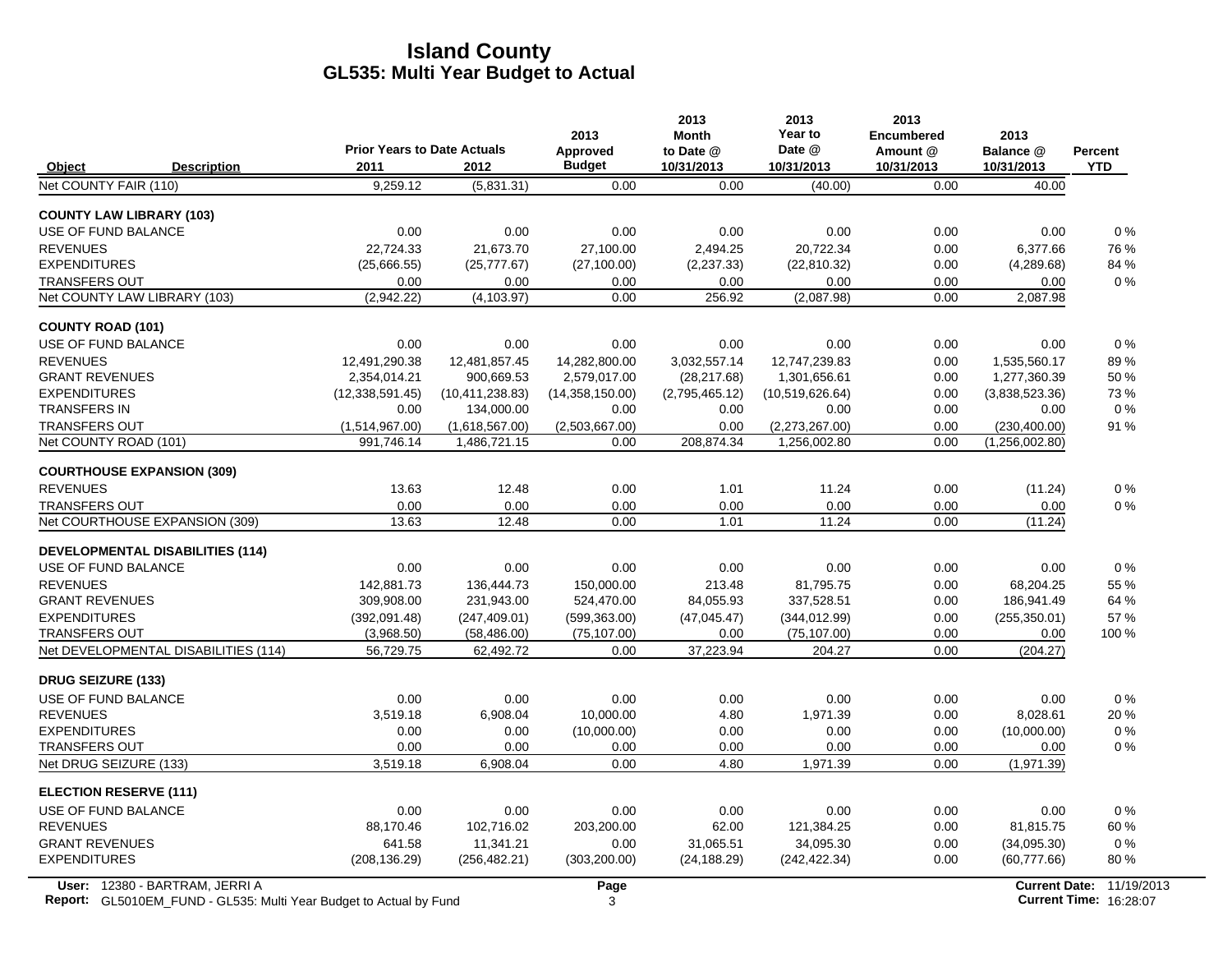|                                                             | <b>Prior Years to Date Actuals</b> |                  | 2013<br>Approved | 2013<br><b>Month</b><br>to Date @ | 2013<br>Year to<br>Date @ | 2013<br><b>Encumbered</b><br>Amount @ | 2013<br>Balance @    | Percent    |
|-------------------------------------------------------------|------------------------------------|------------------|------------------|-----------------------------------|---------------------------|---------------------------------------|----------------------|------------|
| Object<br><b>Description</b>                                | 2011                               | 2012             | <b>Budget</b>    | 10/31/2013                        | 10/31/2013                | 10/31/2013                            | 10/31/2013           | <b>YTD</b> |
| <b>TRANSFERS IN</b>                                         | 200,000.00                         | 200,000.00       | 100,000.00       | 0.00                              | 100,000.00                | 0.00                                  | 0.00                 | 100 %      |
| <b>TRANSFERS OUT</b>                                        | 0.00                               | 0.00             | 0.00             | 0.00                              | 0.00                      | 0.00                                  | 0.00                 | 0%         |
| Net ELECTION RESERVE (111)                                  | 80,675.75                          | 57,575.02        | 0.00             | 6,939.22                          | 13,057.21                 | 0.00                                  | (13,057.21)          |            |
| <b>ENHANCED 911 (140)</b>                                   |                                    |                  |                  |                                   |                           |                                       |                      |            |
| <b>REVENUES</b>                                             | 264,507.22                         | 513,530.72       | 767,000.00       | 62,517.86                         | 634,885.22                | 0.00                                  | 132,114.78           | 83%        |
| <b>GRANT REVENUES</b>                                       | 0.00                               | 18.631.27        | 0.00             | 36.00                             | 0.00                      | 0.00                                  | 0.00                 | $0\%$      |
| <b>EXPENDITURES</b>                                         | (455, 941.46)                      | (542, 747.17)    | (765, 500.00)    | (62, 517.86)                      | (634, 885.22)             | 0.00                                  | (130, 614.78)        | 83%        |
| <b>TRANSFERS IN</b>                                         | 0.00                               | 0.00             | 0.00             | 0.00                              | 4,500.00                  | 0.00                                  | (4,500.00)           | 0%         |
| <b>TRANSFERS OUT</b>                                        | (1,500.00)                         | (1,500.00)       | (1,500.00)       | 0.00                              | (1,500.00)                | 0.00                                  | 0.00                 | 100 %      |
| Net ENHANCED 911 (140)                                      | (192, 934.24)                      | (12,085.18)      | 0.00             | 36.00                             | 3,000.00                  | 0.00                                  | (3,000.00)           |            |
| <b>EXTENSION SERVICES (160)</b>                             |                                    |                  |                  |                                   |                           |                                       |                      |            |
| USE OF FUND BALANCE                                         | 0.00                               | 0.00             | 0.00             | 0.00                              | 0.00                      | 0.00                                  | 0.00                 | 0%         |
| <b>REVENUES</b>                                             | 186,791.63                         | 32,317.12        | 140,787.00       | 34.166.70                         | 87,248.00                 | 0.00                                  | 53,539.00            | 62%        |
| <b>GRANT REVENUES</b>                                       | 100.196.84                         | 65.336.31        | 128.906.00       | 0.00                              | 85.462.63                 | 0.00                                  | 43.443.37            | 66 %       |
| <b>EXPENDITURES</b>                                         | (351, 162.20)                      | (259, 750.72)    | (373, 213.00)    | (62, 805.69)                      | (316, 978.10)             | 0.00                                  | (56, 234.90)         | 85 %       |
| <b>TRANSFERS IN</b>                                         | 95,950.00                          | 100,133.00       | 103,520.00       | 0.00                              | 103,520.00                | 0.00                                  | 0.00                 | 100 %      |
| <b>TRANSFERS OUT</b>                                        | 0.00<br>31.776.27                  | 0.00             | 0.00<br>0.00     | 0.00                              | 0.00<br>(40.747.47)       | 0.00<br>0.00                          | 0.00                 | $0\%$      |
| Net EXTENSION SERVICES (160)                                |                                    | (61, 964.29)     |                  | (28, 638.99)                      |                           |                                       | 40,747.47            |            |
| <b>FAMILY RES CTR CAMANO (143)</b>                          |                                    |                  |                  |                                   |                           |                                       |                      |            |
| USE OF FUND BALANCE                                         | 0.00                               | 0.00             | 9,574.00         | 0.00                              | 0.00                      | 0.00                                  | 9,574.00             | 0%         |
| <b>REVENUES</b>                                             | 31,876.04                          | 35,505.55        | 40,572.00        | 614.06                            | 27,919.96                 | 0.00                                  | 12,652.04            | 69%        |
| <b>EXPENDITURES</b>                                         | (39, 383.34)                       | (39, 725.23)     | (50, 146.00)     | (4, 141.92)                       | (40, 813.70)              | 0.00                                  | (9,332.30)           | 81%        |
| <b>TRANSFERS OUT</b>                                        | 0.00                               | 0.00             | 0.00             | 0.00                              | 0.00                      | 0.00                                  | 0.00                 | 0%         |
| Net FAMILY RES CTR CAMANO (143)                             | (7,507.30)                         | (4,219.68)       | 0.00             | (3,527.86)                        | (12, 893.74)              | 0.00                                  | 12,893.74            |            |
| <b>FAMILY RES CTR OAK HARBOR (141)</b>                      |                                    |                  |                  |                                   |                           |                                       |                      |            |
| <b>USE OF FUND BALANCE</b>                                  | 0.00                               | 0.00             | 0.00             | 0.00                              | 0.00                      | 0.00                                  | 0.00                 | 0%         |
| <b>REVENUES</b>                                             | 41,362.34                          | 44,397.66        | 55,937.00        | 4,372.78                          | 43,727.80                 | 0.00                                  | 12,209.20            | 78 %       |
| <b>EXPENDITURES</b>                                         | (40,996.60)                        | (40,598.50)      | (55, 937.00)     | (3,916.93)                        | (39, 945.80)              | 0.00                                  | (15,991.20)          | 71 %       |
| <b>TRANSFERS OUT</b><br>Net FAMILY RES CTR OAK HARBOR (141) | 0.00<br>365.74                     | 0.00<br>3,799.16 | 0.00<br>0.00     | 0.00<br>455.85                    | 0.00<br>3,782.00          | 0.00<br>0.00                          | 0.00<br>(3,782.00)   | $0\%$      |
|                                                             |                                    |                  |                  |                                   |                           |                                       |                      |            |
| <b>FAMILY RES CTR SO WHIDBEY (142)</b>                      |                                    |                  |                  |                                   |                           |                                       |                      |            |
| <b>REVENUES</b>                                             | 5.000.00                           | 5.500.00         | 2.400.00         | 0.00                              | 5.000.00                  | 0.00                                  | (2,600.00)           | 208 %      |
| <b>EXPENDITURES</b>                                         | (111.60)                           | (99.00)          | (2,400.00)       | 0.00                              | (387.78)                  | 0.00                                  | (2,012.22)           | 16%        |
| <b>TRANSFERS OUT</b>                                        | 0.00                               | 0.00             | 0.00             | 0.00                              | 0.00                      | 0.00                                  | 0.00                 | 0%         |
| Net FAMILY RES CTR SO WHIDBEY (142)                         | 4,888.40                           | 5,401.00         | 0.00             | 0.00                              | 4,612.22                  | 0.00                                  | (4,612.22)           |            |
| <b>FEDERAL ASSET FORFEITURE (147)</b>                       |                                    |                  |                  |                                   |                           |                                       |                      |            |
| USE OF FUND BALANCE                                         | 0.00                               | 0.00             | 0.00             | 0.00                              | 0.00                      | 0.00                                  | 0.00                 | 0%         |
| User: 12380 - BARTRAM, JERRI A                              |                                    |                  | Page             |                                   |                           |                                       | <b>Current Date:</b> | 11/19/2013 |

**Report:** 4 **Current Time:** GL5010EM\_FUND - GL535: Multi Year Budget to Actual by Fund 16:28:07 16:28:07 16:28:07 16:28:07 16:28:07 16:28:07 16:28:07 16:28:07 16:28:07 16:28:07 16:28:07 16:28:07 16:28:07 16:28:07 16:28:07 16:28:07 16:28:07 16:28:07 1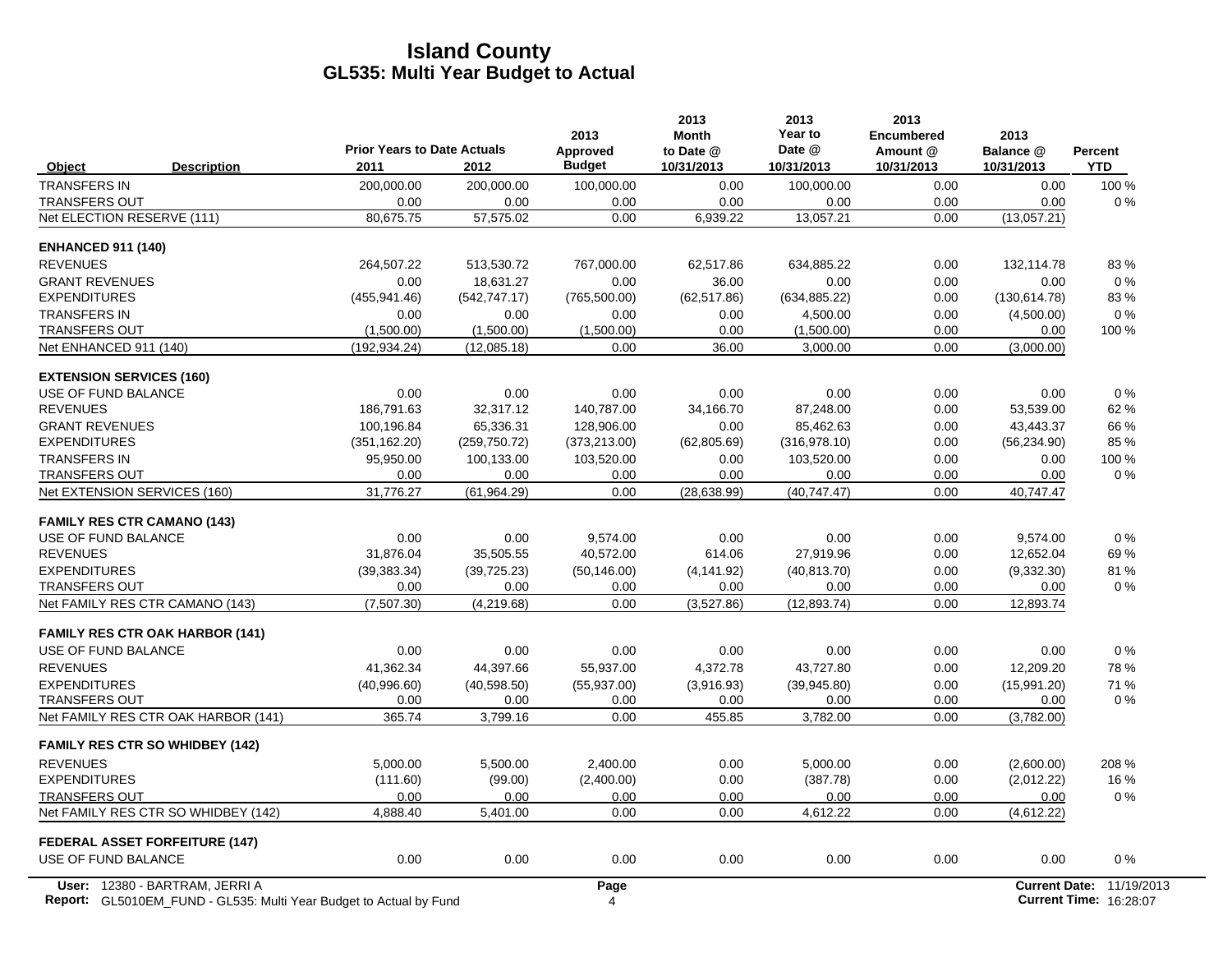|                                      |                                           | <b>Prior Years to Date Actuals</b> |               | 2013                      | 2013<br><b>Month</b>    | 2013<br>Year to<br>Date @ | 2013<br><b>Encumbered</b> | 2013                    |                       |
|--------------------------------------|-------------------------------------------|------------------------------------|---------------|---------------------------|-------------------------|---------------------------|---------------------------|-------------------------|-----------------------|
| Object                               | <b>Description</b>                        | 2011                               | 2012          | Approved<br><b>Budget</b> | to Date @<br>10/31/2013 | 10/31/2013                | Amount @<br>10/31/2013    | Balance @<br>10/31/2013 | Percent<br><b>YTD</b> |
| <b>REVENUES</b>                      |                                           | 0.28                               | 0.25          | 5,000.00                  | 0.02                    | 0.23                      | 0.00                      | 4,999.77                | 0%                    |
| <b>EXPENDITURES</b>                  |                                           | (2, 148.00)                        | 0.00          | (5,000.00)                | 0.00                    | 0.00                      | 0.00                      | (5,000.00)              | 0%                    |
| <b>TRANSFERS OUT</b>                 |                                           | 0.00                               | 0.00          | 0.00                      | 0.00                    | 0.00                      | 0.00                      | 0.00                    | $0\%$                 |
|                                      | Net FEDERAL ASSET FORFEITURE (147)        | (2, 147.72)                        | 0.25          | 0.00                      | 0.02                    | 0.23                      | 0.00                      | (0.23)                  |                       |
| FIRE PERMIT PROGRAM (115)            |                                           |                                    |               |                           |                         |                           |                           |                         |                       |
| <b>REVENUES</b>                      |                                           | 27,643.41                          | 22,072.55     | 30,200.00                 | 1,880.00                | 54,991.15                 | 0.00                      | (24,791.15)             | 182%                  |
| <b>GRANT REVENUES</b>                |                                           | 0.00                               | 21,625.00     | 0.00                      | 0.00                    | 0.00                      | 0.00                      | 0.00                    | 0%                    |
| <b>EXPENDITURES</b>                  |                                           | (13, 373, 19)                      | (47, 987.50)  | (30, 200.00)              | (18, 488.01)            | (34, 118.47)              | 0.00                      | 3,918.47                | 113%                  |
| <b>TRANSFERS OUT</b>                 |                                           | 0.00                               | 0.00          | 0.00                      | 0.00                    | 0.00                      | 0.00                      | 0.00                    | 0%                    |
| Net FIRE PERMIT PROGRAM (115)        |                                           | 14,270.22                          | (4,289.95)    | 0.00                      | (16,608.01)             | 20,872.68                 | 0.00                      | (20, 872.68)            |                       |
|                                      | <b>HISTORICAL PRESERVATION FUND (180)</b> |                                    |               |                           |                         |                           |                           |                         |                       |
| USE OF FUND BALANCE                  |                                           | 0.00                               | 0.00          | 0.00                      | 0.00                    | 0.00                      | 0.00                      | 0.00                    | 0%                    |
| <b>REVENUES</b>                      |                                           | 16,392.00                          | 19,405.00     | 20,000.00                 | 1,722.60                | 20,902.00                 | 0.00                      | (902.00)                | 105 %                 |
| <b>EXPENDITURES</b>                  |                                           | (19, 293.55)                       | (15, 422.84)  | (8,000.00)                | 0.00                    | (8,000.00)                | 0.00                      | 0.00                    | 100 %                 |
| <b>TRANSFERS IN</b>                  |                                           | 0.00                               | 0.00          | 0.00                      | 0.00                    | 0.00                      | 0.00                      | 0.00                    | 0%                    |
| <b>TRANSFERS OUT</b>                 |                                           | (12,000.00)                        | (12,000.00)   | (12,000.00)               | 0.00                    | (12,000.00)               | 0.00                      | 0.00                    | 100 %                 |
|                                      | Net HISTORICAL PRESERVATION FUND (180)    | (14, 901.55)                       | (8,017.84)    | 0.00                      | 1,722.60                | 902.00                    | 0.00                      | (902.00)                |                       |
| <b>HOMELESS HOUSING (106)</b>        |                                           |                                    |               |                           |                         |                           |                           |                         |                       |
| USE OF FUND BALANCE                  |                                           | 0.00                               | 0.00          | 0.00                      | 0.00                    | 0.00                      | 0.00                      | 0.00                    | 0%                    |
| <b>REVENUES</b>                      |                                           | 308.977.05                         | 372,688.95    | 434,600.00                | 38.111.77               | 443.721.98                | 0.00                      | (9, 121.98)             | 102 %                 |
| <b>GRANT REVENUES</b>                |                                           | 119,720.27                         | 28,253.86     | 433,876.00                | 24,549.74               | 186,170.75                | 0.00                      | 247,705.25              | 43 %                  |
| <b>EXPENDITURES</b>                  |                                           | (264, 513.61)                      | (213, 459.52) | (843, 876.00)             | (63, 504.08)            | (437, 207.83)             | 0.00                      | (406, 668.17)           | 52 %                  |
| TRANSFERS OUT                        |                                           | (1,587.40)                         | (32, 230.00)  | (24,600.00)               | 0.00                    | (24,600.00)               | 0.00                      | 0.00                    | 100 %                 |
| Net HOMELESS HOUSING (106)           |                                           | 162,596.31                         | 155,253.29    | 0.00                      | (842.57)                | 168,084.90                | 0.00                      | (168,084.90)            |                       |
| <b>HUMAN SERVICES FUND (129)</b>     |                                           |                                    |               |                           |                         |                           |                           |                         |                       |
| <b>REVENUES</b>                      |                                           | 0.00                               | (2,233.06)    | 0.00                      | 0.00                    | 511.60                    | 0.00                      | (511.60)                | 0%                    |
| <b>GRANT REVENUES</b>                |                                           | 0.00                               | 102,361.51    | 182,484.00                | 11,498.13               | 107,965.07                | 0.00                      | 74,518.93               | 59 %                  |
| <b>EXPENDITURES</b>                  |                                           | 0.00                               | (275, 281.96) | (389, 335.00)             | (28, 784.47)            | (313, 187.04)             | 0.00                      | (76, 147.96)            | 80%                   |
| <b>TRANSFERS IN</b>                  |                                           | 0.00                               | 211,625.00    | 206,851.00                | 0.00                    | 206,851.00                | 0.00                      | 0.00                    | 100 %                 |
| <b>TRANSFERS OUT</b>                 |                                           | 0.00                               | 0.00          | 0.00                      | 0.00                    | 0.00                      | 0.00                      | 0.00                    | $0\%$                 |
| Net HUMAN SERVICES FUND (129)        |                                           | 0.00                               | 36,471.49     | 0.00                      | (17, 286.34)            | 2,140.63                  | 0.00                      | (2, 140.63)             |                       |
| <b>JOINT TOURISM PROMOTION (146)</b> |                                           |                                    |               |                           |                         |                           |                           |                         |                       |
| <b>USE OF FUND BALANCE</b>           |                                           | 0.00                               | 0.00          | 30,000.00                 | 0.00                    | 0.00                      | 0.00                      | 30,000.00               | 0%                    |
| <b>REVENUES</b>                      |                                           | 166,497.30                         | 185,273.16    | 220,000.00                | 37,425.43               | 201,229.00                | 0.00                      | 18,771.00               | 91 %                  |
| <b>EXPENDITURES</b>                  |                                           | (178, 645.03)                      | (201, 438.53) | (250,000.00)              | (14, 503.29)            | (185,905.06)              | 0.00                      | (64,094.94)             | 74 %                  |
| <b>TRANSFERS OUT</b>                 |                                           | 0.00                               | 0.00          | 0.00                      | 0.00                    | 0.00                      | 0.00                      | 0.00                    | 0%                    |
|                                      | Net JOINT TOURISM PROMOTION (146)         | (12, 147.73)                       | (16, 165.37)  | 0.00                      | 22,922.14               | 15,323.94                 | 0.00                      | (15, 323.94)            |                       |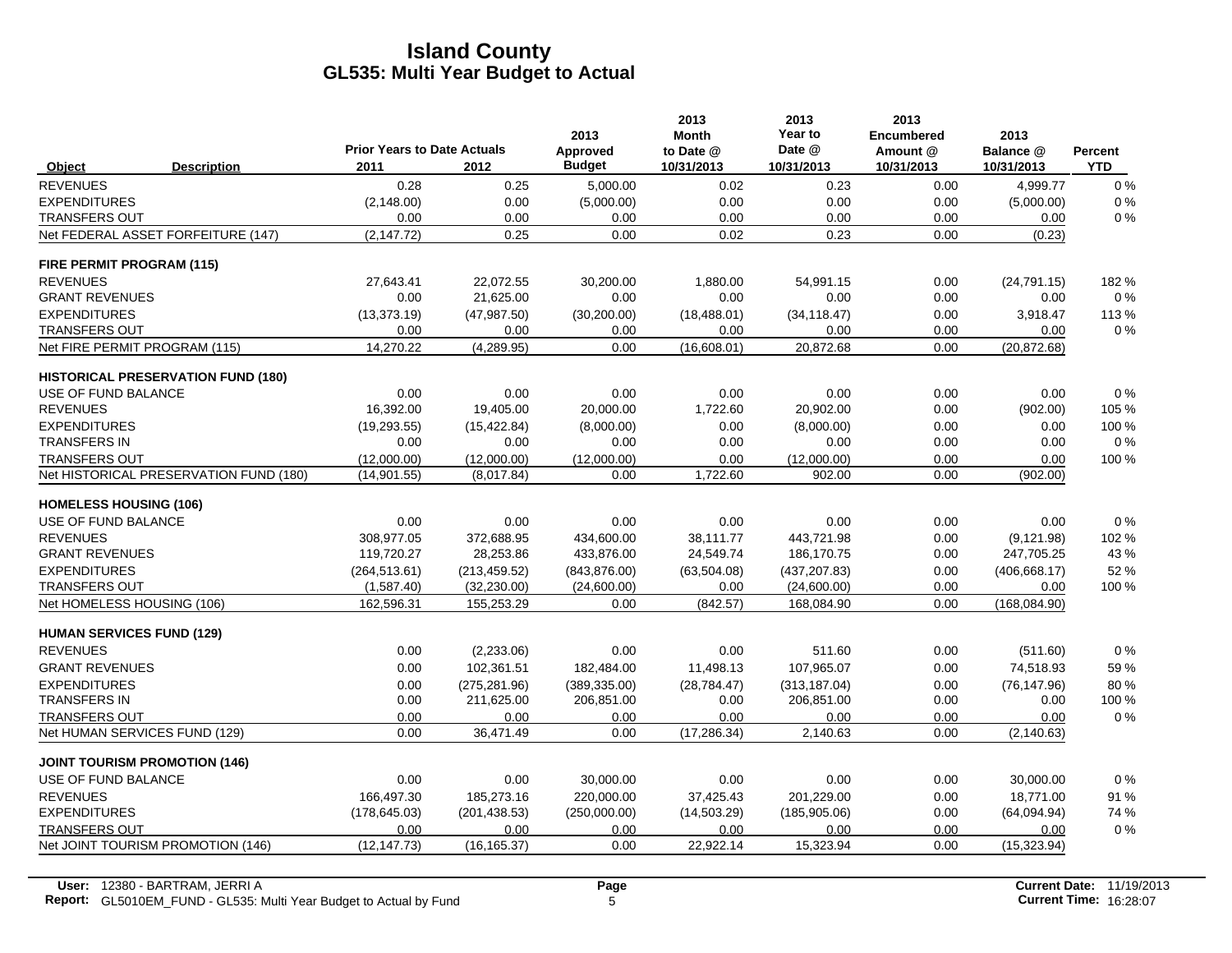|                                                                  | <b>Prior Years to Date Actuals</b> |                              | 2013<br>Approved     | 2013<br><b>Month</b><br>to Date @ | 2013<br>Year to<br>Date @      | 2013<br><b>Encumbered</b><br>Amount @ | 2013<br>Balance @        | Percent       |
|------------------------------------------------------------------|------------------------------------|------------------------------|----------------------|-----------------------------------|--------------------------------|---------------------------------------|--------------------------|---------------|
| <b>Description</b><br>Object                                     | 2011                               | 2012                         | <b>Budget</b>        | 10/31/2013                        | 10/31/2013                     | 10/31/2013                            | 10/31/2013               | <b>YTD</b>    |
| <b>JUVENILE DETENTION CENTER (145)</b>                           |                                    |                              |                      |                                   |                                |                                       |                          |               |
| USE OF FUND BALANCE                                              | 0.00                               | 0.00                         | 0.00                 | 0.00                              | 0.00                           | 0.00                                  | 0.00                     | $0\%$         |
| <b>REVENUES</b>                                                  | 622,735.06                         | 604,464.92                   | 720,933.00           | 72,196.48                         | 642,765.42                     | 0.00                                  | 78,167.58                | 89%           |
| <b>GRANT REVENUES</b>                                            | 6,007.99                           | 8,078.43                     | 8,000.00             | 686.20                            | 8,219.86                       | 0.00                                  | (219.86)                 | 103%          |
| <b>EXPENDITURES</b>                                              | (822, 593.49)                      | (892, 254.96)                | (1,032,333.00)       | (89,697.53)                       | (855, 161.26)                  | 0.00                                  | (177, 171.74)            | 83%           |
| <b>TRANSFERS IN</b>                                              | 403.000.00                         | 350.000.00                   | 350.000.00           | 0.00                              | 350.000.00                     | 0.00                                  | 0.00                     | 100 %         |
| <b>TRANSFERS OUT</b>                                             | (45, 400.00)                       | (42,500.00)                  | (46,600.00)          | 0.00                              | (46,600.00)                    | 0.00                                  | 0.00                     | 100 %         |
| Net JUVENILE DETENTION CENTER (145)                              | 163,749.56                         | 27,788.39                    | 0.00                 | (16, 814.85)                      | 99,224.02                      | 0.00                                  | (99, 224.02)             |               |
| <b>LOW-INCOME HOUSING SURCHARGE (105)</b>                        |                                    |                              |                      |                                   |                                |                                       |                          |               |
| USE OF FUND BALANCE                                              | 0.00                               | 0.00                         | 0.00                 | 0.00                              | 0.00                           | 0.00                                  | 0.00                     | 0%            |
| <b>REVENUES</b>                                                  | 77,287.43                          | 89,026.03                    | 105,421.00           | 7,414.56                          | 94,472.74                      | 0.00                                  | 10,948.26                | 90 %          |
| <b>EXPENDITURES</b>                                              | (41,626.86)                        | (131, 388.08)                | (101,000.00)         | 0.00                              | 0.00                           | 0.00                                  | (101,000.00)             | 0%            |
| <b>TRANSFERS OUT</b>                                             | 0.00                               | (13,599.00)                  | (4,421.00)           | 0.00                              | (4,421.00)                     | 0.00                                  | 0.00                     | 100 %         |
| Net LOW-INCOME HOUSING SURCHARGE (105)                           | 35,660.57                          | (55,961.05)                  | 0.00                 | 7,414.56                          | 90,051.74                      | 0.00                                  | (90.051.74)              |               |
| <b>MENTAL HEALTH (113)</b>                                       |                                    |                              |                      |                                   |                                |                                       |                          |               |
| USE OF FUND BALANCE                                              | 0.00                               | 0.00                         | 0.00                 | 0.00                              | 0.00                           | 0.00                                  | 0.00                     | $0\%$         |
| <b>REVENUES</b>                                                  | 142,881.74                         | 136,444.72                   | 275,490.00           | 213.48                            | 81,795.74                      | 0.00                                  | 193,694.26               | 30 %          |
| <b>GRANT REVENUES</b>                                            | 86,955.04                          | 44,850.73                    | 0.00                 | 5,733.11                          | 34,372.90                      | 0.00                                  | (34, 372.90)             | 0%            |
| <b>EXPENDITURES</b>                                              | (216,082.72)                       | (177, 993.61)                | (253,710.00)         | (20,665.17)                       | (144, 228.73)                  | 0.00                                  | (109, 481.27)            | 57 %          |
| <b>TRANSFERS OUT</b>                                             | (3,968.50)                         | (26,058.00)                  | (21,780.00)          | 0.00                              | (21,780.00)                    | 0.00                                  | 0.00                     | 100 %         |
| Net MENTAL HEALTH (113)                                          | 9,785.56                           | (22, 756.16)                 | 0.00                 | (14, 718.58)                      | (49, 840.09)                   | 0.00                                  | 49,840.09                |               |
| <b>MH THERAPEUTIC COURT SALES TAX (126)</b>                      |                                    |                              |                      |                                   |                                |                                       |                          |               |
| USE OF FUND BALANCE                                              | 0.00                               | 0.00                         | 325,057.00           | 0.00                              | 0.00                           | 0.00                                  | 325.057.00               | $0\%$         |
| <b>REVENUES</b>                                                  | 619,554.23                         | 603.683.18                   | 717,000.00           | 72,142.89                         | 641.823.34                     | 0.00                                  | 75.176.66                | 90 %          |
| <b>GRANT REVENUES</b>                                            | 27,238.09                          | 16,025.49                    | 28,333.00            | 0.00                              | 5,660.99                       | 0.00                                  | 22,672.01                | 20%           |
| <b>EXPENDITURES</b>                                              | (507, 239.07)                      | (569, 996.86)                | (936, 654.00)        | (75, 852.91)                      | (667, 255.71)                  | 0.00                                  | (269, 398.29)            | 71 %          |
| <b>TRANSFERS IN</b>                                              | 0.00                               | 0.00                         | 0.00                 | 0.00                              | 0.00                           | 0.00                                  | 0.00                     | $0\%$         |
| <b>TRANSFERS OUT</b><br>Net MH THERAPEUTIC COURT SALES TAX (126) | (53, 274.80)<br>86,278.45          | (115.390.00)<br>(65, 678.19) | (133.736.00)<br>0.00 | 0.00<br>(3,710.02)                | (140, 736.00)<br>(160, 507.38) | 0.00<br>0.00                          | 7,000.00<br>160,507.38   | 105 %         |
|                                                                  |                                    |                              |                      |                                   |                                |                                       |                          |               |
| <b>NATURAL RESOURCES FUND (165)</b>                              |                                    |                              |                      |                                   |                                |                                       |                          |               |
| <b>REVENUES</b>                                                  | 0.00                               | 2,471.40                     | 0.00                 | 1,427.62                          | 5,731.45                       | 0.00                                  | (5,731.45)               | 0%            |
| <b>GRANT REVENUES</b><br><b>EXPENDITURES</b>                     | 0.00<br>0.00                       | 123,517.56                   | 289,303.00           | 69,520.89                         | 154,529.53<br>(334, 024.38)    | 0.00                                  | 134,773.47               | 53 %          |
| <b>TRANSFERS IN</b>                                              | 0.00                               | (260, 571.60)                | (519, 303.00)        | (26, 632.75)<br>0.00              | 0.00                           | 0.00<br>0.00                          | (185, 278.62)            | 64 %<br>$0\%$ |
| Net NATURAL RESOURCES FUND (165)                                 | 0.00                               | 202,000.00<br>67,417.36      | 230,000.00<br>0.00   | 44,315.76                         | (173, 763.40)                  | 0.00                                  | 230,000.00<br>173,763.40 |               |
|                                                                  |                                    |                              |                      |                                   |                                |                                       |                          |               |
| PATHS & TRAILS (137)<br><b>REVENUES</b>                          | 0.00                               | 0.00                         | 0.00                 | 0.00                              | 0.00                           | 0.00                                  | 0.00                     | 0%            |
| <b>GRANT REVENUES</b>                                            |                                    | 0.00                         |                      |                                   |                                | 0.00                                  |                          | 31 %          |
|                                                                  | 56,367.40                          |                              | 340,000.00           | 52,429.81                         | 104,031.58                     |                                       | 235,968.42               |               |
| User: 12380 - BARTRAM, JERRI A                                   |                                    |                              | Page                 |                                   |                                |                                       | <b>Current Date:</b>     | 11/19/2013    |

**Report:** 6 **Current Time:** GL5010EM\_FUND - GL535: Multi Year Budget to Actual by Fund 16:28:07 16:28:07 16:28:07 16:28:07 16:28:07 16:28:07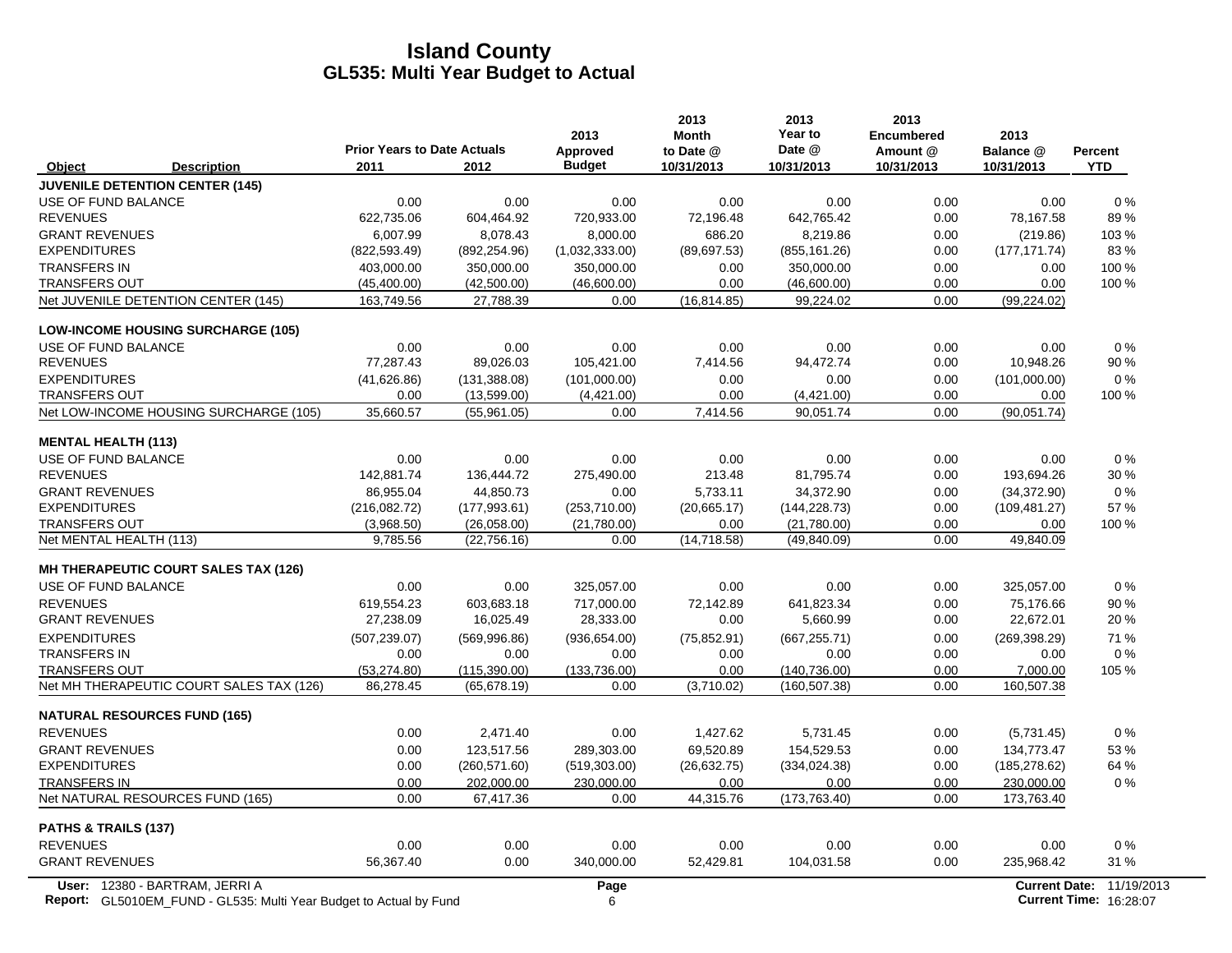|                                                             | <b>Prior Years to Date Actuals</b> |                               | 2013<br>Approved      | 2013<br><b>Month</b><br>to Date @ | 2013<br>Year to<br>Date @ | 2013<br><b>Encumbered</b><br>Amount @ | 2013<br>Balance @    | Percent    |
|-------------------------------------------------------------|------------------------------------|-------------------------------|-----------------------|-----------------------------------|---------------------------|---------------------------------------|----------------------|------------|
| <b>Description</b><br>Object                                | 2011                               | 2012                          | <b>Budget</b>         | 10/31/2013                        | 10/31/2013                | 10/31/2013                            | 10/31/2013           | <b>YTD</b> |
| <b>EXPENDITURES</b>                                         | (25,029.61)                        | (47, 678.34)                  | (654, 300.00)         | (11, 286.58)                      | (54, 233.80)              | 0.00                                  | (600, 066.20)        | 8%         |
| <b>TRANSFERS IN</b>                                         | 0.00                               | 0.00                          | 314,300.00            | 0.00                              | 314,300.00                | 0.00                                  | 0.00                 | 100 %      |
| <b>TRANSFERS OUT</b>                                        | 0.00                               | 0.00                          | 0.00                  | 0.00                              | 0.00                      | 0.00                                  | 0.00                 | 0%         |
| Net PATHS & TRAILS (137)                                    | 31,337.79                          | (47, 678.34)                  | 0.00                  | 41,143.23                         | 364,097.78                | 0.00                                  | (364,097.78)         |            |
| <b>PUBLIC HEALTH POOLING (104)</b>                          |                                    |                               |                       |                                   |                           |                                       |                      |            |
| USE OF FUND BALANCE                                         | 0.00                               | 0.00                          | 0.00                  | 0.00                              | 0.00                      | 0.00                                  | 0.00                 | 0%         |
| <b>REVENUES</b>                                             | 1,003,542.93                       | 743.085.73                    | 1.277.931.00          | 76.736.83                         | 874.424.88                | 0.00                                  | 403.506.12           | 68%        |
| <b>GRANT REVENUES</b>                                       | 1.018.658.55                       | 895.684.26                    | 1.124.810.00          | 102.750.44                        | 762.874.19                | 0.00                                  | 361,935.81           | 68%        |
| <b>EXPENDITURES</b>                                         | (2,291,114.38)                     | (2,007,508.41)                | (2,578,611.74)        | (211, 249.60)                     | (2,093,037.16)            | 0.00                                  | (485, 574.58)        | 81%        |
| <b>TRANSFERS IN</b>                                         | 425,274.00                         | 293,237.00                    | 293,237.00            | 0.00                              | 293,237.00                | 0.00                                  | 0.00                 | 100 %      |
| <b>TRANSFERS OUT</b>                                        | (114, 267.00)                      | (101, 067.00)                 | (117, 367.00)         | 0.00                              | (117, 367.00)             | 0.00                                  | 0.00                 | 100 %      |
| Net PUBLIC HEALTH POOLING (104)                             | 42,094.10                          | (176, 568.42)                 | (0.74)                | (31, 762.33)                      | (279, 868.09)             | 0.00                                  | 279,867.35           |            |
| <b>PUBLIC WORKS (139)</b>                                   |                                    |                               |                       |                                   |                           |                                       |                      |            |
| USE OF FUND BALANCE                                         | 0.00                               | 0.00                          | 11,275.00             | 0.00                              | 0.00                      | 0.00                                  | 11.275.00            | 0%         |
| <b>REVENUES</b>                                             | 0.00                               | 0.00                          | 50.000.00             | 0.00                              | 0.00                      | 0.00                                  | 50,000.00            | 0%         |
| <b>EXPENDITURES</b>                                         | (356, 202.02)                      | (364, 461.52)                 | (465, 275.00)         | (37, 143.81)                      | (359,908.25)              | 0.00                                  | (105, 366.75)        | 77 %       |
| <b>TRANSFERS IN</b>                                         | 431,600.00                         | 405,000.00                    | 404,000.00            | 0.00                              | 404,000.00                | 0.00                                  | 0.00                 | 100 %      |
| <b>TRANSFERS OUT</b>                                        | 0.00                               | 0.00                          | 0.00                  | 0.00                              | 0.00                      | 0.00                                  | 0.00                 | 0%         |
| Net PUBLIC WORKS (139)                                      | 75,397.98                          | 40,538.48                     | 0.00                  | (37, 143.81)                      | 44,091.75                 | 0.00                                  | (44,091.75)          |            |
| <b>REET 1 CAPITAL IMPROVEMENTS (134)</b>                    |                                    |                               |                       |                                   |                           |                                       |                      |            |
| USE OF FUND BALANCE                                         | 0.00                               | 0.00                          | 318,500.00            | 0.00                              | 0.00                      | 0.00                                  | 318,500.00           | 0%         |
| <b>REVENUES</b>                                             | 529,880.24                         | 579,426.38                    | 600,000.00            | 59,726.41                         | 781,201.26                | 0.00                                  | (181, 201.26)        | 130 %      |
| <b>GRANT REVENUES</b>                                       | 0.00                               | 0.00                          | 0.00                  | 0.00                              | 90,000.00                 | 0.00                                  | (90,000.00)          | $0\%$      |
| <b>EXPENDITURES</b>                                         | (773, 410.83)                      | (164, 875.20)                 | (806, 500.00)         | (32, 562.52)                      | (415, 769.93)             | 0.00                                  | (390, 730.07)        | 52 %       |
| <b>TRANSFERS IN</b>                                         | 0.00                               | 0.00                          | 0.00                  | 0.00                              | 0.00                      | 0.00                                  | 0.00                 | 0%         |
| <b>TRANSFERS OUT</b>                                        | (68.951.80)                        | (179,000.00)                  | (112.000.00)          | 0.00                              | (98.000.00)               | 0.00                                  | (14,000.00)          | 88%        |
| Net REET 1 CAPITAL IMPROVEMENTS (134)                       | (312, 482.39)                      | 235,551.18                    | 0.00                  | 27,163.89                         | 357,431.33                | 0.00                                  | (357, 431.33)        |            |
| <b>REET 2 CAPITAL FACILITIES (135)</b>                      |                                    |                               |                       |                                   |                           |                                       |                      |            |
| USE OF FUND BALANCE                                         | 0.00                               | 0.00                          | 493,655.00            | 0.00                              | 0.00                      | 0.00                                  | 493,655.00           | 0%         |
| <b>REVENUES</b>                                             | 529,880.24                         | 579.426.38                    | 600,000.00            | 59.726.41                         | 784,413.25                | 0.00                                  | (184, 413.25)        | 131 %      |
| <b>GRANT REVENUES</b>                                       | 0.00                               | 0.00                          | 0.00                  | 0.00                              | 0.00                      | 0.00                                  | 0.00                 | 0%         |
| <b>EXPENDITURES</b>                                         | (168, 228.64)                      | (98, 804.21)                  | (636, 500.00)         | (9,923.92)                        | (69,800.91)               | 0.00                                  | (566, 699.09)        | 11 %       |
| <b>TRANSFERS IN</b>                                         | 0.00                               | 0.00                          | 0.00                  | 0.00                              | 0.00                      | 0.00                                  | 0.00                 | $0\%$      |
| <b>TRANSFERS OUT</b><br>Net REET 2 CAPITAL FACILITIES (135) | (186, 230.00)<br>175,421.60        | (534, 808.40)<br>(54, 186.23) | (457, 155.00)<br>0.00 | 0.00<br>49,802.49                 | (457, 155.00)             | 0.00<br>0.00                          | 0.00                 | 100 %      |
|                                                             |                                    |                               |                       |                                   | 257,457.34                |                                       | (257, 457.34)        |            |
| <b>REET ELECTRONIC TECHNOLOGY (150)</b>                     |                                    |                               |                       |                                   |                           |                                       |                      |            |
| USE OF FUND BALANCE                                         | 0.00                               | 0.00                          | 5,100.00              | 0.00                              | 0.00                      | 0.00                                  | 5,100.00             | 0%         |
| <b>REVENUES</b>                                             | 0.00                               | 0.00                          | 0.00                  | 0.00                              | 0.00                      | 0.00                                  | 0.00                 | 0%         |
| User: 12380 - BARTRAM, JERRI A                              |                                    |                               | Page                  |                                   |                           |                                       | <b>Current Date:</b> | 11/19/2013 |

**Report:** 7 **Current Time:** GL5010EM\_FUND - GL535: Multi Year Budget to Actual by Fund 16:28:07 1990 17 1990 18:08:07 1990 18:28:07 18:28:07 18:28:07 18:28:07 18:28:07 18:28:07 18:28:07 18:28:07 18:28:07 18:28:07 18:28:07 18:28:07 18:28:07 18:28:07 1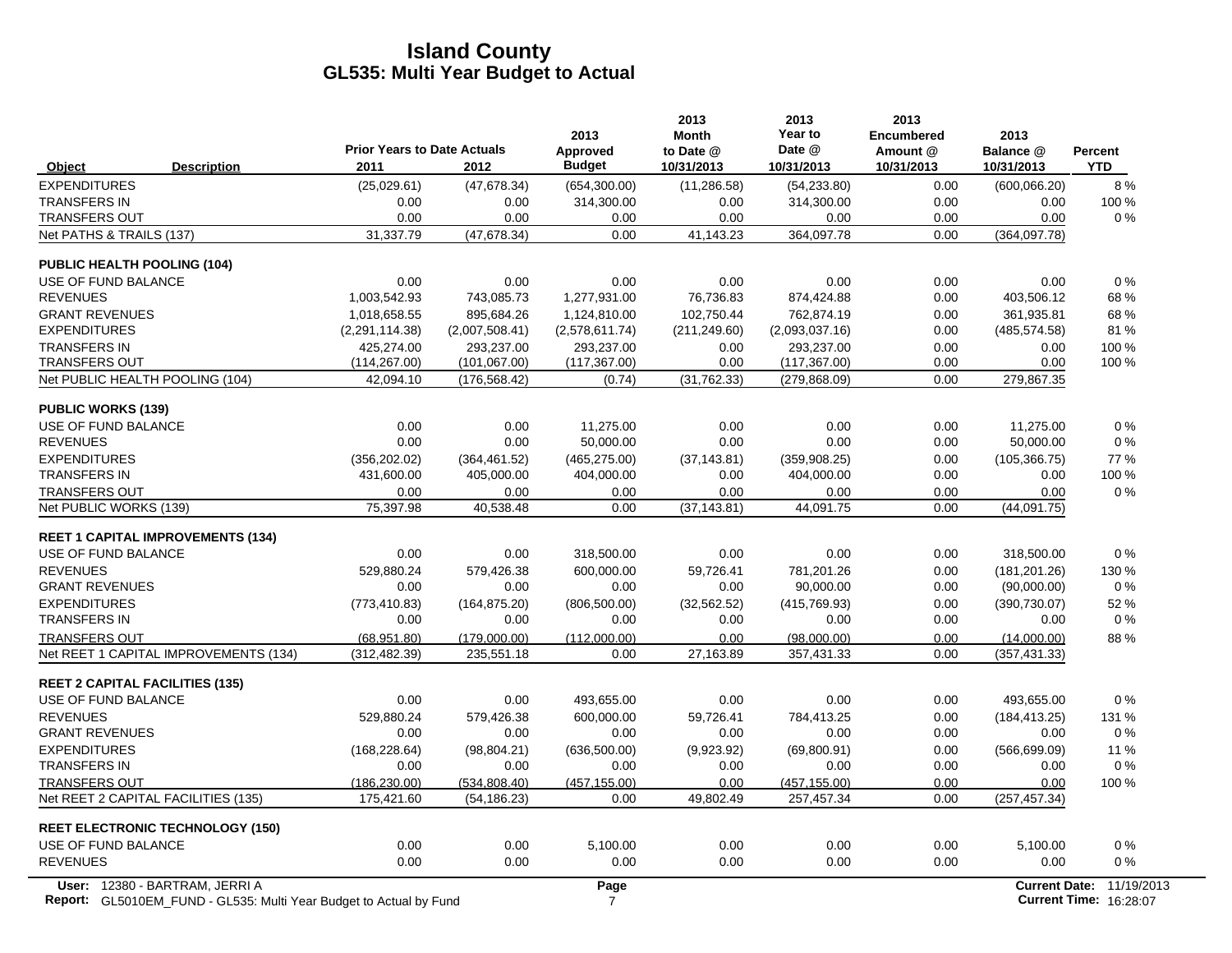|                                                                                                             | <b>Prior Years to Date Actuals</b> |               | 2013<br>Approved | 2013<br><b>Month</b><br>to Date @ | 2013<br>Year to<br>Date @ | 2013<br><b>Encumbered</b><br>Amount @ | 2013<br>Balance @ | <b>Percent</b>                                                   |
|-------------------------------------------------------------------------------------------------------------|------------------------------------|---------------|------------------|-----------------------------------|---------------------------|---------------------------------------|-------------------|------------------------------------------------------------------|
| <b>Description</b><br>Object                                                                                | 2011                               | 2012          | <b>Budget</b>    | 10/31/2013                        | 10/31/2013                | 10/31/2013                            | 10/31/2013        | <b>YTD</b>                                                       |
| <b>GRANT REVENUES</b>                                                                                       | 0.00                               | 0.00          | 0.00             | 0.00                              | 0.00                      | 0.00                                  | 0.00              | $0\%$                                                            |
| <b>EXPENDITURES</b>                                                                                         | (4,821.91)                         | (4,837.82)    | (5,100.00)       | 0.00                              | (3,735.58)                | 0.00                                  | (1,364.42)        | 73%                                                              |
| <b>TRANSFERS OUT</b>                                                                                        | 0.00                               | 0.00          | 0.00             | 0.00                              | 0.00                      | 0.00                                  | 0.00              | $0\%$                                                            |
| Net REET ELECTRONIC TECHNOLOGY (150)                                                                        | (4,821.91)                         | (4,837.82)    | 0.00             | 0.00                              | (3,735.58)                | 0.00                                  | 3,735.58          |                                                                  |
| <b>RURAL COUNTY SALES TAX (121)</b>                                                                         |                                    |               |                  |                                   |                           |                                       |                   |                                                                  |
| USE OF FUND BALANCE                                                                                         | 0.00                               | 0.00          | 1,200,000.00     | 0.00                              | 0.00                      | 0.00                                  | 1,200,000.00      | 0%                                                               |
| <b>REVENUES</b>                                                                                             | 555,043.51                         | 1,080,602.87  | 640,000.00       | 65,460.33                         | 581,917.68                | 0.00                                  | 58,082.32         | 91 %                                                             |
| <b>EXPENDITURES</b>                                                                                         | (1,306,212.13)                     | (319, 410.05) | (1,840,000.00)   | (351, 025.20)                     | (1,051,906.40)            | 0.00                                  | (788,093.60)      | 57%                                                              |
| <b>TRANSFERS OUT</b>                                                                                        | (2,700.00)                         | 0.00          | 0.00             | 0.00                              | 0.00                      | 0.00                                  | 0.00              | $0\%$                                                            |
| Net RURAL COUNTY SALES TAX (121)                                                                            | (753, 868.62)                      | 761,192.82    | 0.00             | (285, 564.87)                     | (469,988.72)              | 0.00                                  | 469,988.72        |                                                                  |
| <b>STORM &amp; SURFACE WATER UTILITY (144)</b>                                                              |                                    |               |                  |                                   |                           |                                       |                   |                                                                  |
| USE OF FUND BALANCE                                                                                         | 0.00                               | 0.00          | 0.00             | 0.00                              | 0.00                      | 0.00                                  | 0.00              | $0\%$                                                            |
| <b>REVENUES</b>                                                                                             | 4,577.19                           | 82.73         | 0.00             | 4.53                              | 232.38                    | 0.00                                  | (232.38)          | $0\%$                                                            |
| <b>EXPENDITURES</b>                                                                                         | (3,057.47)                         | (2,643.95)    | (26, 355.00)     | (11.08)                           | (2,238.46)                | 0.00                                  | (24, 116.54)      | 8%                                                               |
| <b>TRANSFERS IN</b>                                                                                         | 25,930.00                          | 27,160.00     | 26,355.00        | 0.00                              | 26,355.00                 | 0.00                                  | 0.00              | 100 %                                                            |
| <b>TRANSFERS OUT</b>                                                                                        | 0.00                               | 0.00          | 0.00             | 0.00                              | 0.00                      | 0.00                                  | 0.00              | 0%                                                               |
| Net STORM & SURFACE WATER UTILITY (144)                                                                     | 27,449.72                          | 24,598.78     | 0.00             | (6.55)                            | 24,348.92                 | 0.00                                  | (24, 348.92)      |                                                                  |
| TREASURER'S M & O (116)                                                                                     |                                    |               |                  |                                   |                           |                                       |                   |                                                                  |
| USE OF FUND BALANCE                                                                                         | 0.00                               | 0.00          | 0.00             | 0.00                              | 0.00                      | 0.00                                  | 0.00              | $0\%$                                                            |
| <b>REVENUES</b>                                                                                             | 51.763.34                          | 121,273.45    | 150.975.00       | 19.154.39                         | 62.154.29                 | 0.00                                  | 88.820.71         | 41 %                                                             |
| <b>EXPENDITURES</b>                                                                                         | (68,999.05)                        | (116, 485.84) | (150, 975.00)    | (34,938.17)                       | (122, 658.59)             | 0.00                                  | (28, 316.41)      | 81%                                                              |
| <b>TRANSFERS OUT</b>                                                                                        | 0.00                               | 0.00          | 0.00             | 0.00                              | 0.00                      | 0.00                                  | 0.00              | $0\%$                                                            |
| Net TREASURER'S M & O (116)                                                                                 | (17, 235.71)                       | 4,787.61      | 0.00             | (15,783.78)                       | (60, 504.30)              | 0.00                                  | 60,504.30         |                                                                  |
| <b>TRIAL COURT IMPROVEMENT (157)</b>                                                                        |                                    |               |                  |                                   |                           |                                       |                   |                                                                  |
| USE OF FUND BALANCE                                                                                         | 0.00                               | 0.00          | 6,500.00         | 0.00                              | 0.00                      | 0.00                                  | 6,500.00          | 0%                                                               |
| <b>REVENUES</b>                                                                                             | 23.763.93                          | 23,960.43     | 5,000.00         | 6,013.29                          | 24,142.72                 | 0.00                                  | (19, 142.72)      | 483 %                                                            |
| <b>EXPENDITURES</b>                                                                                         | (2,535.08)                         | 0.00          | (11,500.00)      | 0.00                              | (6,452.58)                | 0.00                                  | (5,047.42)        | 56 %                                                             |
| Net TRIAL COURT IMPROVEMENT (157)                                                                           | 21,228.85                          | 23,960.43     | 0.00             | 6,013.29                          | 17,690.14                 | 0.00                                  | (17,690.14)       |                                                                  |
| <b>VETERANS ASSISTANCE (107)</b>                                                                            |                                    |               |                  |                                   |                           |                                       |                   |                                                                  |
| USE OF FUND BALANCE                                                                                         | 0.00                               | 0.00          | 0.00             | 0.00                              | 0.00                      | 0.00                                  | 0.00              | 0%                                                               |
| <b>REVENUES</b>                                                                                             | 771.41                             | 122,400.06    | 115,150.00       | 109.90                            | 72,022.55                 | 0.00                                  | 43,127.45         | 63%                                                              |
| <b>EXPENDITURES</b>                                                                                         | (62, 763, 15)                      | (61, 160.86)  | (106, 753.00)    | (9,530.89)                        | (83, 268.09)              | 0.00                                  | (23, 484.91)      | 78%                                                              |
| <b>TRANSFERS OUT</b>                                                                                        | (1,587.40)                         | (7,952.00)    | (8,397.00)       | 0.00                              | (8, 397.00)               | 0.00                                  | 0.00              | 100 %                                                            |
| Net VETERANS ASSISTANCE (107)                                                                               | (63, 579.14)                       | 53,287.20     | 0.00             | (9,420.99)                        | (19, 642.54)              | 0.00                                  | 19,642.54         |                                                                  |
| <b>WATER QUALITY ASSISTANCE (149)</b>                                                                       |                                    |               |                  |                                   |                           |                                       |                   |                                                                  |
| <b>REVENUES</b>                                                                                             | 86,971.78                          | 127,361.10    | 285,752.00       | 9,302.58                          | 98,207.71                 | 0.00                                  | 187,544.29        | 34 %                                                             |
| <b>GRANT REVENUES</b>                                                                                       | 30,327.10                          | 81,148.69     | 86,656.00        | 8,903.42                          | 134,599.20                | 0.00                                  | (47, 943.20)      | 155 %                                                            |
| User: 12380 - BARTRAM, JERRI A<br><b>Report:</b> GL5010EM_FUND - GL535: Multi Year Budget to Actual by Fund |                                    |               | Page<br>8        |                                   |                           |                                       |                   | <b>Current Date: 11/19/2013</b><br><b>Current Time: 16:28:07</b> |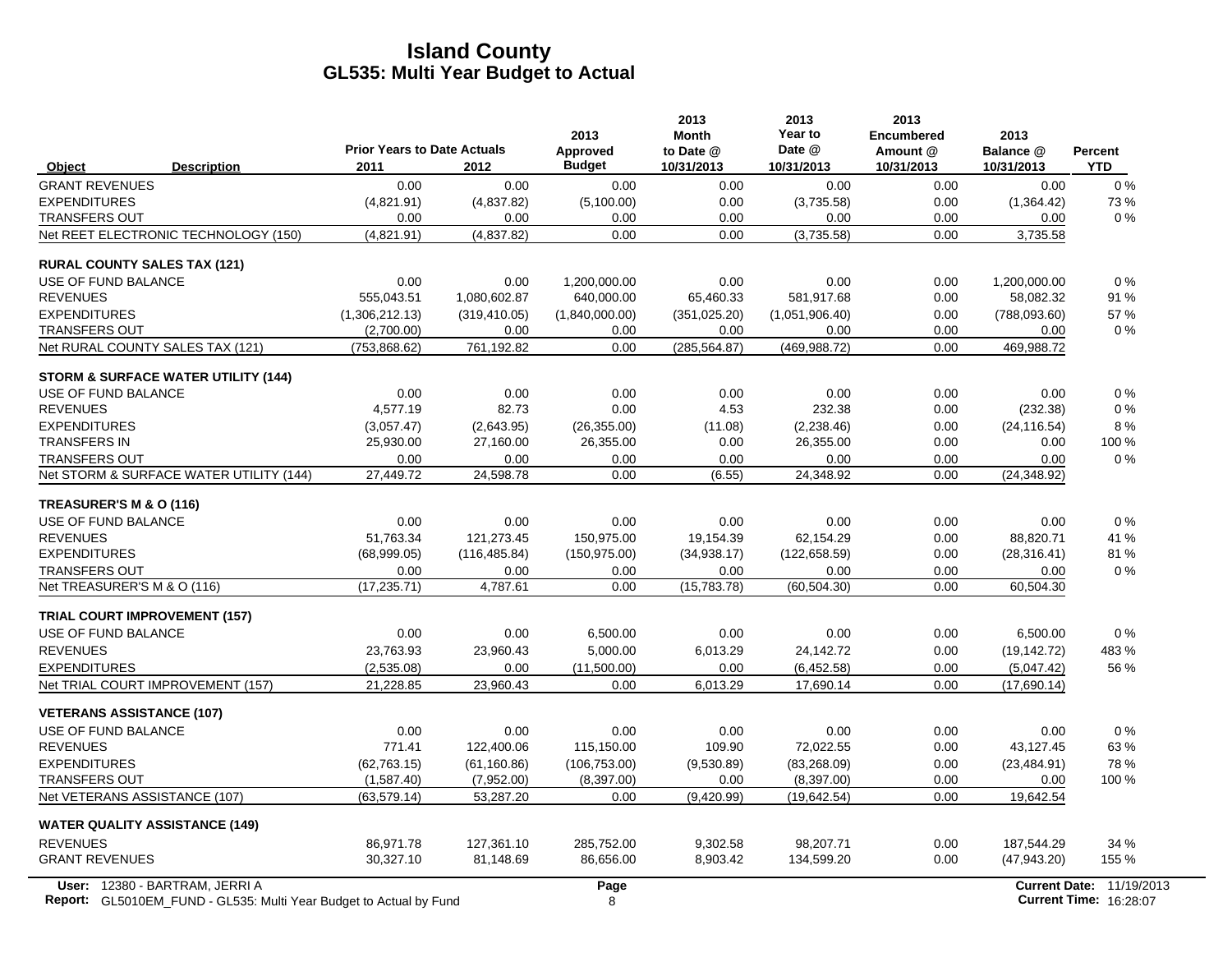|                              |                                    | <b>Prior Years to Date Actuals</b> |               | 2013<br>Approved | 2013<br>Month<br>to Date $@$ | 2013<br>Year to<br>Date @ | 2013<br><b>Encumbered</b><br>Amount @ | 2013<br>Balance @ | Percent |
|------------------------------|------------------------------------|------------------------------------|---------------|------------------|------------------------------|---------------------------|---------------------------------------|-------------------|---------|
| Object                       | <b>Description</b>                 | 2011                               | 2012          | <b>Budget</b>    | 10/31/2013                   | 10/31/2013                | 10/31/2013                            | 10/31/2013        | YTD.    |
| <b>EXPENDITURES</b>          |                                    | (247, 713.07)                      | (268, 470.03) | (372, 408.00)    | (27, 392.54)                 | (311, 256.12)             | 0.00                                  | (61, 151.88)      | 84 %    |
| TRANSFERS IN                 |                                    | 0.00                               | 0.00          | 0.00             | 0.00                         | 0.00                      | 0.00                                  | 0.00              | $0\%$   |
| <b>TRANSFERS OUT</b>         |                                    | 0.00                               | 0.00          | 0.00             | 0.00                         | 0.00                      | 0.00                                  | 0.00              | $0\%$   |
|                              | Net WATER QUALITY ASSISTANCE (149) | (130, 414.19)                      | (59,960.24)   | 0.00             | (9, 186.54)                  | (78, 449.21)              | 0.00                                  | 78,449.21         |         |
| <b>Grand Total All Funds</b> |                                    | 884,562.66                         | 3.985.110.14  | (0.74)           | 560,208.68                   | 3,669,627.61              | 0.00                                  | (3,669,628.35)    |         |